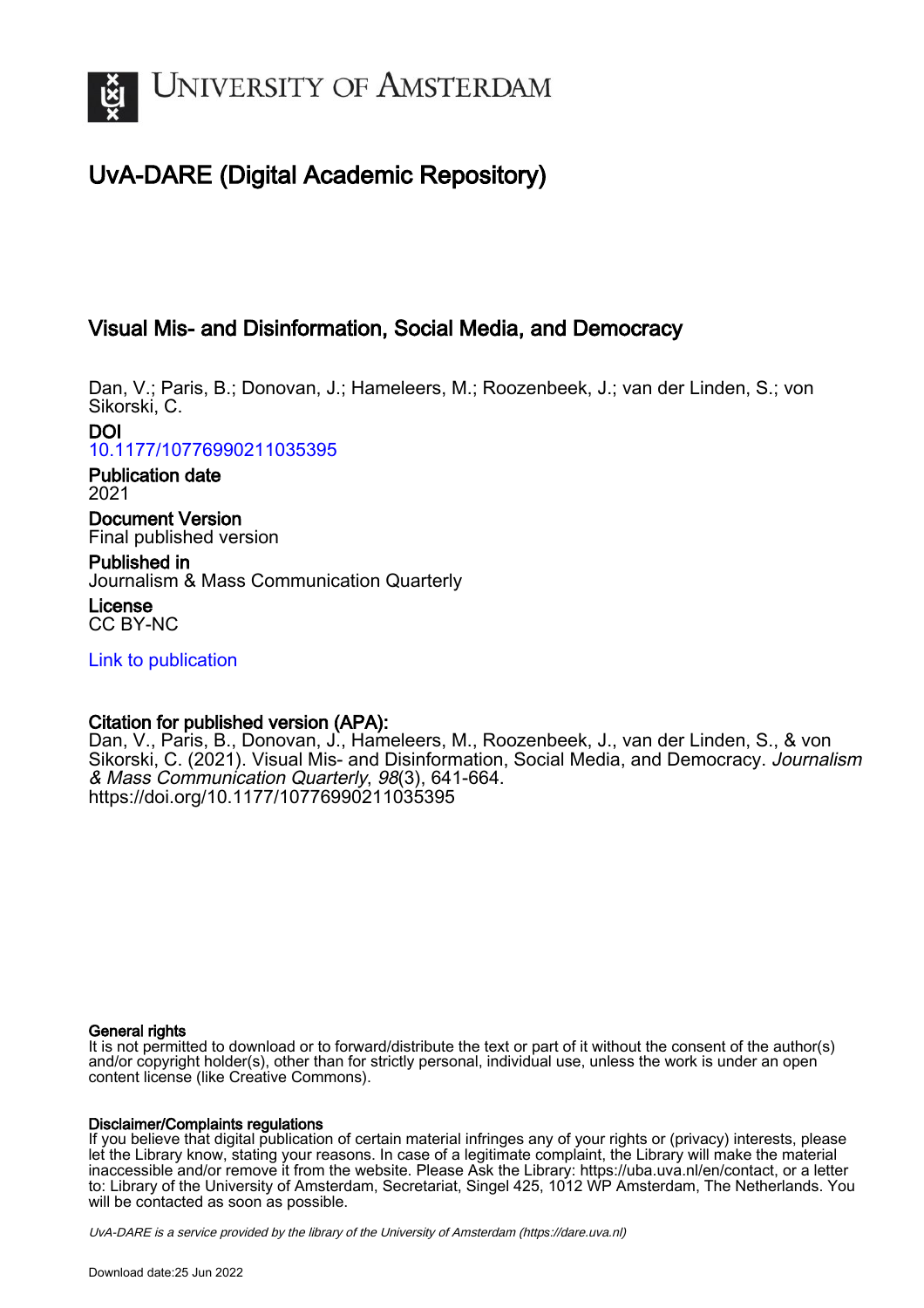# **Visual Mis- and Disinformation, Social Media, and Democracy**

Journalism & Mass Communication Quarterly 2021, Vol. 98(3) 641–664 © 2021 AEJMC **@ 0 \$** 

> DOI: 10.1177/10776990211035395 Article reuse guidelines: [sagepub.com/journals-permissions](https://us.sagepub.com/en-us/journals-permissions) <http://journals.sagepub.com/home/jmq>



#### **Introduction**

The spread of mis- and disinformation is an increasing concern for democratic societies around the globe (Lazer et al., 2019). In modern high-choice media environments, exposure to misinformation can be harmful and can have negative consequences for democratic governance as well as trust in news media and journalism more broadly (e.g., Bennett & Livingston, 2018; Chesney & Citron, 2018; Nisbet et al., 2021; Ognyanova et al., 2020; Vaccari & Chadwick, 2020). Some scholars have even argued that we are entering a post-truth era with an alternative epistemology and thus an alternative reality, in which, for instance, former president Obama was not born in the United States and global warming is simply a Chinese hoax (Lewandowsky et al., 2017) rather than largely undisputed scientific phenomenon (Cook et al., 2016).

These ongoing "debates" highlight the importance of several distinct but related constructs. The first is the concept of "fake news," which refers to false or misleading information (Lazer et al., 2019; see Tsfati et al., 2020). Egelhofer and Lecheler (2019) proposed that fake news can be conceptualized as a two-dimensional phenomenon differentiating (a) *fake news genre* or "the deliberate creation of pseudojournalistic disinformation" (p. 97) from (b) the *fake news label* used (e.g., by politicians like Donald Trump) to delegitimize news media. Second, there is a distinction between disinformation and misinformation, whereas disinformation is a subset of misinformation. Disinformation is spread intentionally by various actors who know that the information is false. In contrast, misinformation is spread by actors who mistakenly believe the information to be factually correct when it is not (Vaccari & Chadwick, 2020; Vraga & Bode, 2020).

Previous research has primarily focused on textual forms of misinformation, while visual and multimodal forms (e.g., news images, memes, and videos) of misinformation have received much less attention. This is surprising because visual information may affect how media consumers select and process information (Zillmann et al., 2001; see also Garcia & Stark, 1991; Sargent, 2007). Furthermore, visual information can affect news consumers' emotional reactions (e.g., Iyer et al., 2014), attitudes (Matthes et al., 2021; Powell et al., 2015; von Sikorski, 2021; von Sikorski & Ludwig, 2018), and behavioral responses (Powell et al., 2015) independently of textual communication (von Sikorski & Knoll, 2019). This tendency is likely due to visual information coming "with an implicit guarantee of being closer to the truth than other forms of communication" (Messaris & Abraham, 2001, p. 217). Thus, visual mis- and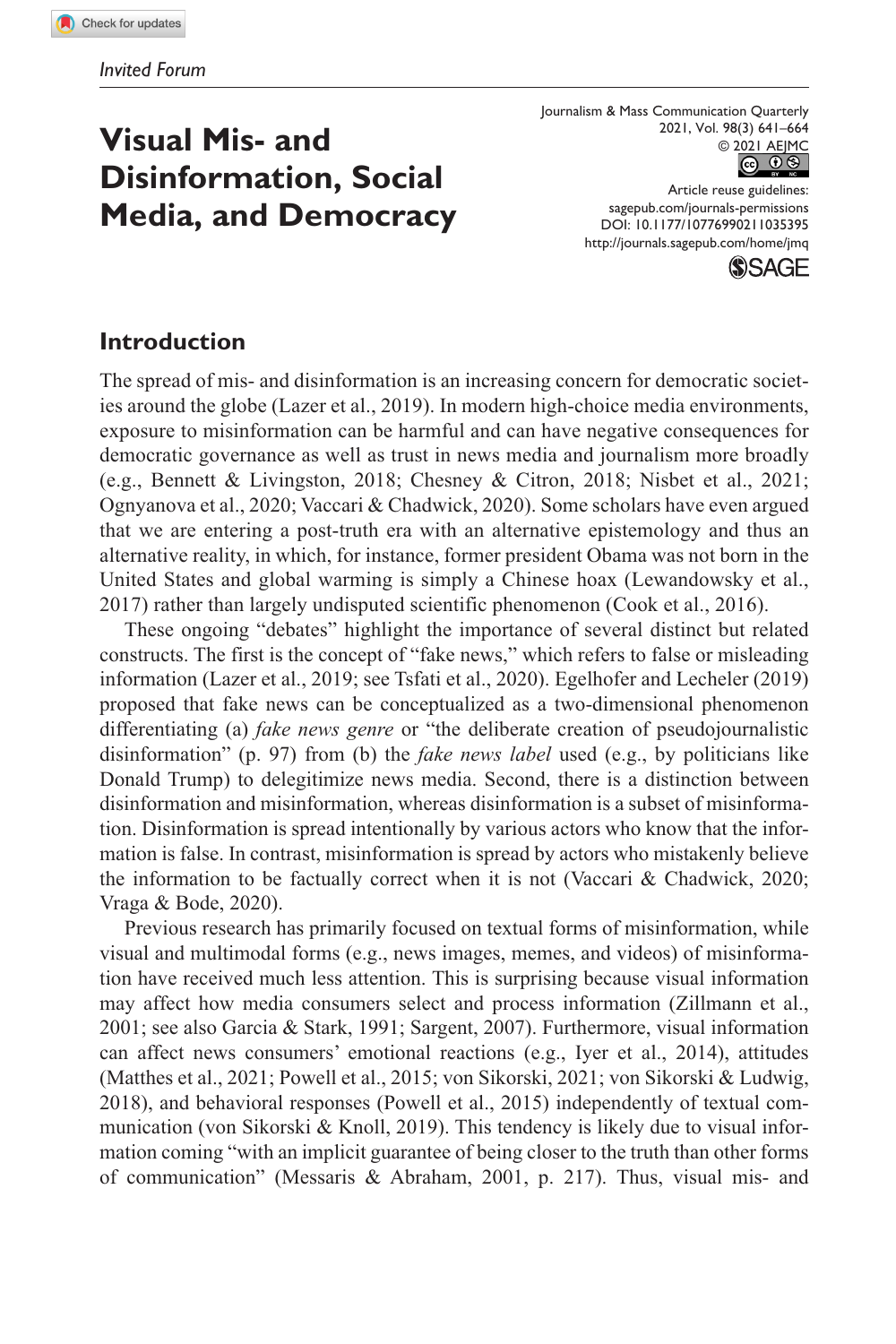disinformation may be particularly persuading (see Messaris, 1997) and could have damaging effects for democratic governance. Visual information can be manipulated or taken out-of-context and can be (mis)used as a credible type of "proof" (e.g., "deepfakes" of politicians). Emerging research has shown that new multimodal forms of misinformation are disseminated quickly and seamlessly via social media and can have considerable negative effects on political attitudes and decision-making (Hameleers et al., 2020; Vaccari & Chadwick, 2020).

For instance, focusing on the period leading up to the 2019 Indian national elections, Garimella and Eckles (2020) showed that 13% of all images shared on WhatsApp public groups in India qualified as visual misinformation (for visuals in COVID-19 misinformation, see Brennen et al., 2020). In a bottom-up approach, ordinary users can "produce" and spread mis- and disinformation via social media on their own by manipulating photographs or by using simple editing techniques to manipulate original video material (slowing down a sound-track, de-/re-contextualizing visual information, etc.). However, mis- and disinformation can also be spread top-down. For instance, political actors can disseminate mis- and disinformation to their followers via social media and thus quickly reach large audiences, bypassing mainstream media outlets, using both nonsophisticated forms of mis- and disinformation (e.g., out-ofcontext visual information) and sophisticated manipulation techniques like "deepfake" videos based on artificial intelligence and machine learning procedures (Vaccari & Chadwick, 2020; for an example, also see Christopher, 2020). Although, bottom-up and top-down dissemination processes can generally be differentiated, multimodal misinformation may further spread through social media networks in complex ways, enabling political actors to circulate and further disseminate misinformation created by ordinary citizens or political groups (for an example, see Harwell, 2019). Yet, social media platforms are not the only media sources that influence whether and how multimodal mis- and disinformation spreads (Allcott et al., 2019; Donovan, 2021; Guess, Nyhan, et al., 2020). Tsfati and colleagues (2020) emphasized the importance of mainstream media in the spread of mis- and disinformation, as citizens regularly learn about political disinformation campaigns via mainstream media coverage.

Visual political mis- and disinformation is still not well understood by the scholarly community as scientific research about this phenomenon is still in its infancy—leaving many questions unanswered. For instance, how can visual misinformation be effectively debunked (Hameleers et al., 2020; Young et al., 2018)? How can backfire effects and continued influence effects of misinformation be best prevented (e.g., Lewandowsky et al., 2020; Nyhan, 2021; Stubenvoll & Matthes, 2021)? Are there ways to inoculate individuals against (visual) misinformation (Basol et al., 2021; Compton et al., 2021)?

The aim of the invited forum is to find answers to some of these questions and to bring together leading researchers from the fields of political communication, visual communication, psychology, and data science to provide a comprehensive overview of the state of research, noting key challenges and identifying avenues for future research. The forum brings together expert scholars focusing on key domains of visual political mis- and disinformation. Viorela Dan (University of Munich) focuses on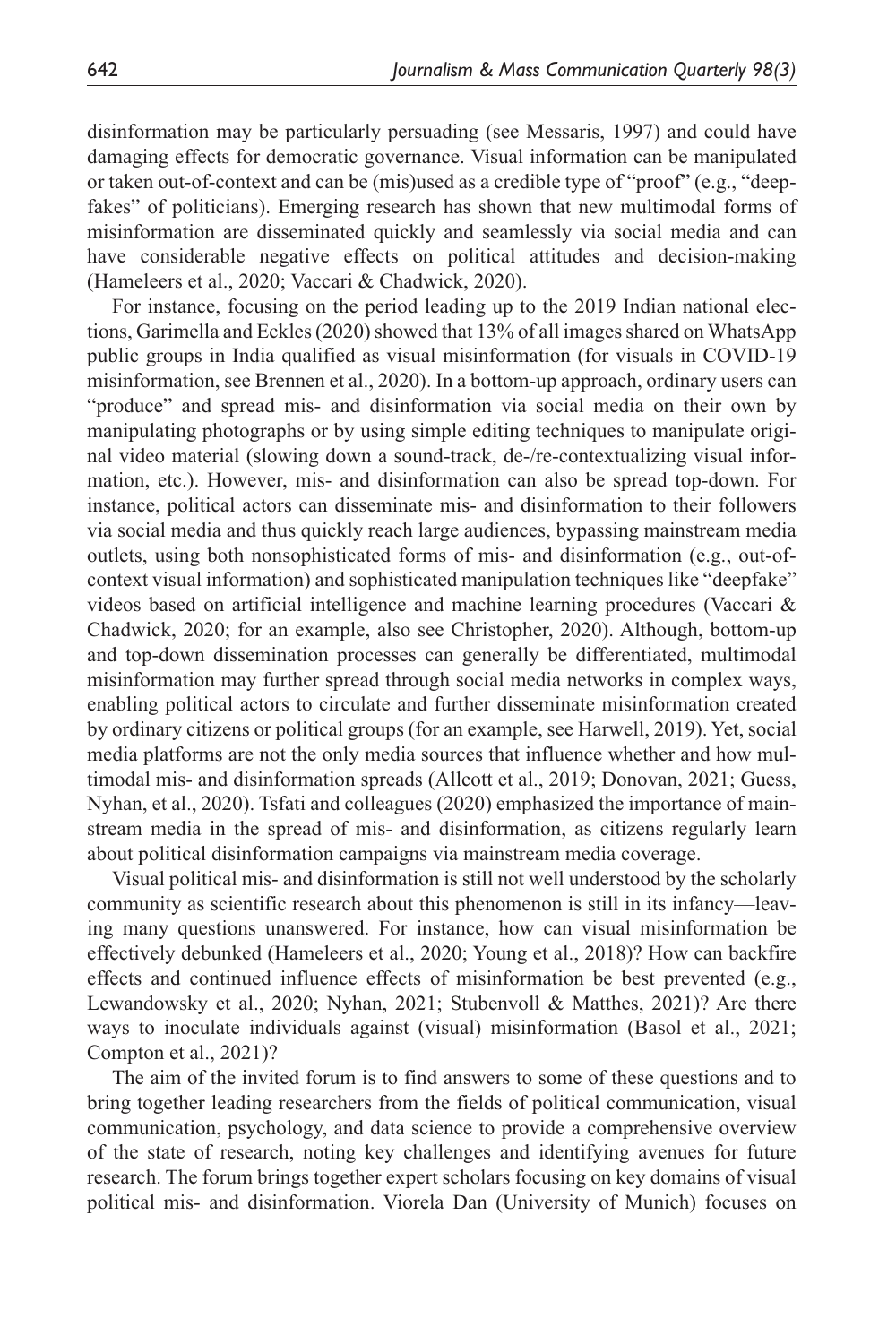different types of disinformation videos and challenges for journalism and democracy. Britt Paris (Rutgers University) and Joan Donovan (Harvard University) examine online platform functionality and the fight against audiovisual disinformation. Michael Hameleers (University of Amsterdam) points out the effects of multimodal disinformation, and how it can be potentially debunked and efficiently corrected. Based on inoculation theory, Jon Roozenbeek and Sander van der Linden (University of Cambridge) examine an innovative way of prebunking or "vaccinating citizens against visual disinformation" before media users are exposed to multimodal falsehoods. Finally, I will point out "next steps" and future avenues for research on multimodal misinformation. In all, these contributions offer important insights and clarify why we should continue to research and expand our knowledge of multimodal mis- and disinformation in the future.

> Christian von Sikorski *Assistant Professor of Political Psychology Department of Psychology, University of Koblenz-Landau*

### **Fake Videos: Challenges for Journalism and Democracy Emanating From Deepfakes and Cheapfakes**

There is video "evidence" of Putin being on trial for corruption (Harding, 2012), Obama calling Trump "a total and complete dipshit" (BuzzFeed, 2018), and Queen Elizabeth II complaining about her family (Sawer, 2020). However, none of this "evidence" is real; in fact, it was entirely fabricated. The videos of Obama and the Queen used artificial intelligence (AI) and are what have become known as *deepfakes*. That of Putin used traditional video editing techniques and is what experts now call a *cheapfake* (Paris & Donovan, 2020). Whether deep, or cheap, all these videos are fake. Fake videos are audiovisual forgeries created purposely to suggest that someone did or said something that never occurred (see also Chesney & Citron, 2018; Nelson & Lewis, 2019). Such videos are "disinformation because they originate with intentional acts (the creation of the [fake] video). But they become misinformation, too, if circulated online by people who mistakenly believe them to be truthful representations" (Vaccari & Chadwick, 2020, p. 10).

Creating realistic-looking, yet fake, videos in which—for instance—politicians move like puppets on a string and utter words put into their mouths would have been unthinkable only a few years ago, but it is becoming easier each day (Stankiewicz, 2019, consider #refaceapp). To illustrate, with the help of a video agency, I was able to produce fake videos to use as stimuli in a study. Their high level of realism sent shivers down my spine, an impression corroborated by an AI expert in my network (who had asked to see one sample deepfake out of curiosity). Upon receipt, he asked me to double-check that I had sent him the correct version of the video. Obviously, he said, I must have mistakenly sent him the original (unaltered) file instead. I had not; he got a deepfake; it was just *that* good.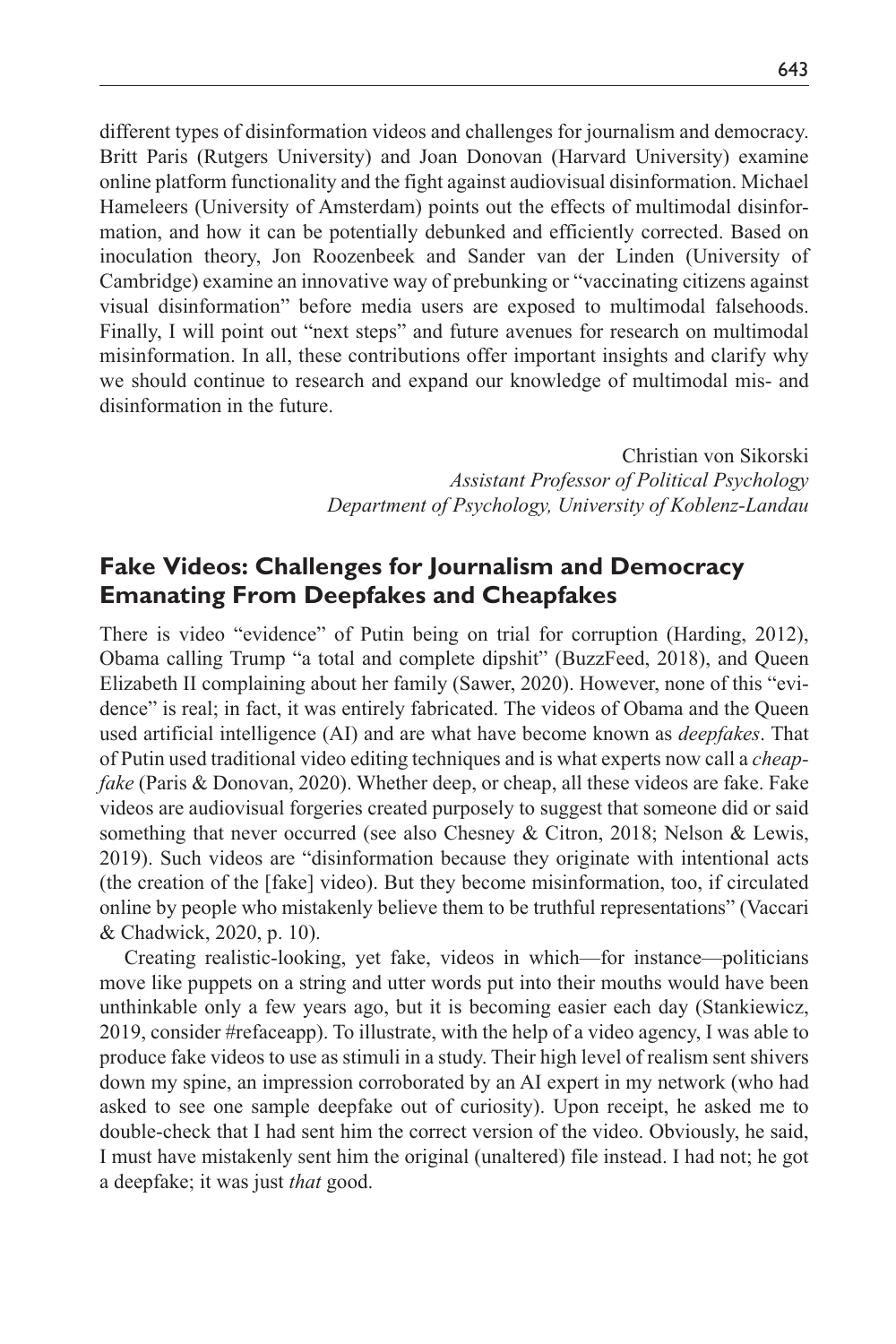If researchers can create convincing fake videos so quickly and easily, wouldn't rogue actors, too? And, if they did, what would this mean for democracy, for journalism, and for shared knowledge among the public at large? Should these questions seem premature, consider the use of a deepfake in a local Indian election (Christopher, 2020) and the attempted coup in Gabon sparked by discussions over the credibility of an alleged deepfake spread by the regime to "demonstrate" that the president had recovered from a stroke when he had not (Cahlan, 2020). Consider also the statement of an expert in the detection of deepfakes: He reported that half a dozen politicians asked him to demonstrate their innocence by running incriminating videos through his algorithm (Breland, 2019). Perhaps, then, the apocalyptic undertones surrounding fake videos, deepfakes in particular, are appropriate (see Schwartz, 2018). After all, a plethora of research suggests that the average viewer is as unlikely to question something they see in a realistic-looking video as they are to doubt something they have seen with their own eyes (Chesney & Citron, 2018; Dan, 2018).

Obviously, determining the consequences of fake videos in the political domain is at its core an empirical question. From all the threats recounted in the literature, two broad categories seem particularly relevant (see Chesney & Citron, 2018; Vaccari & Chadwick, 2020). First, fake videos can ruin the reputation of the individual involved. For instance, in the case of a political candidate, a fake video could affect public attitudes and threaten the individual's political success. Second, detrimental spillover effects can arise, such as a generalized distrust in social and political actors and a sweeping sense of confusion over what is real and what is not. Such effects might be mediated by perceived realism and moderated by visual and digital literacy, among others. Moving forward, these are the key variables that scholars should focus on. But effects are certainly not the only thing we should devote attention to. Rather, we must also study the extent to which humans and algorithms succeed in recognizing fake videos, how and why these videos spread online, and how negative effects could be corrected. Existing evidence, while still preliminary, paints a bleak picture. It suggests that astute fake videos are more likely to spread fast and deep, and thus may be able to yield greater effects that are particularly difficult to correct (Ahmed, 2021; Dobber et al., 2021; Rössler et al., 2018; Vaccari & Chadwick, 2020).

But most of all, as soon as evidence on this detection—diffusion—effects triad begins to accumulate, we would be best advised to start thinking about building theory. After all, the standard research formula (in which we "identify a potential toxic media effect  $\rightarrow$  document the effect with research findings  $\rightarrow$  ameliorate the noxious effect") has not served us well in the past (Berger et al., 2010, p. 3). Rather than chasing one presumed threat after another, the scholarly community can instead help develop feasible solutions to this increasing social problem.

The road ahead for those seeking to address the threats posed by fake videos is likely to be long and full of obstacles. Although there is value in technical solutions focused on (a) demonstrating whether something actually happened or not, such as lifelogging (Chesney & Citron, 2019), or (b) automatically identifying disinformation hoping to decontaminate the communication ecosystem—this may not be sufficient. A parallel approach might be to focus efforts on learning how to live with fake videos,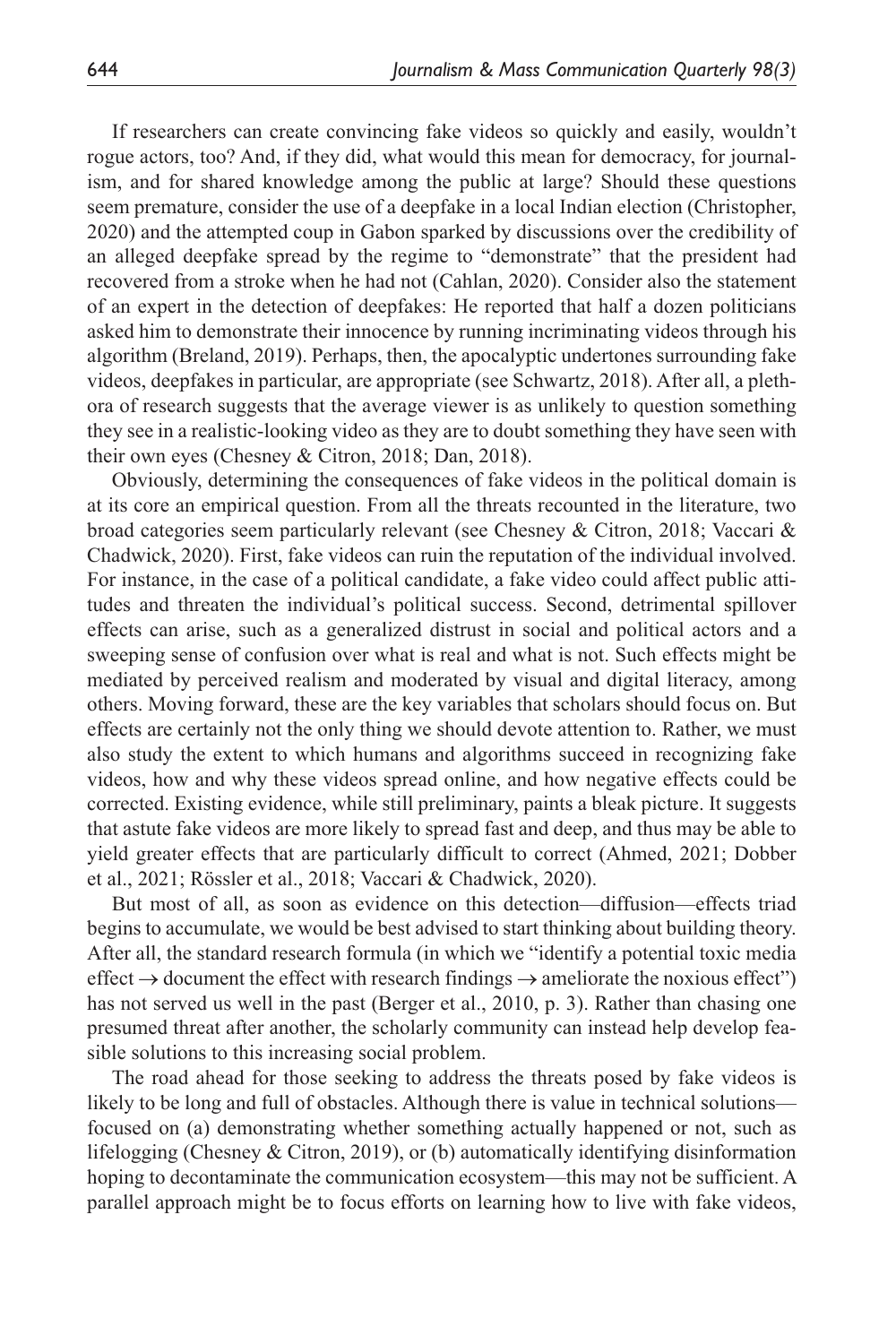understanding the threats they pose, and increasing digital literacy in algorithmic spaces. Specific suggestions include concentrating on how certain actors can mitigate the effects of fake videos. For instance, journalists can contribute to this mitigation effort through gatekeeping and fact-checking, whereas digital literacy educators can help by prioritizing visual aspects. As communication scholars, we are predestined for research informing such efforts, and it seems wise to push fake videos to the top of our research agenda.

> Viorela Dan *Postdoctoral Researcher (Akademische Rätin) Department of Media and Communication, LMU Munich*

## **Long on Profit and Years Behind: Platforms and the Fight Against Audiovisual Disinformation**

Neural networks and generative adversarial networks have long been able to generate realistic videos that never happened, but prior to 2017 had been relegated to major motion picture studios for the enjoyment of mass audiences or in computer science research labs concerned with "computer vision." In 2017, consumer-grade, or sometimes free, image manipulation software using machine learning gained public attention, as porn videos appeared on Reddit with faces of famous women like Gal Gadot and Scarlett Johanssen grafted on porn actors' bodies (Cole, 2017). Since then, an app for creating "deep nudes" of anyone's picture was developed, made widely accessible, then almost immediately shuttered, when the developers suddenly understood the harm that could come from it. Mysteriously manipulated nude images from the app materialized on encrypted Telegram conversations over a year later. Although these examples do not feature political figures, pornified deepfakes of political figures like Alexandria Ocasio-Cortez and Nancy Pelosi abound online. But more to the point, audiovisual content is often a medium for spreading dominant political ideologies like white supremacy and misogyny without featuring political figures.

These examples of rather technically sophisticated "deepfakes" made by amateurs online draw attention to the increasing prevalence of image-based informational objects, generated for expression, for play, or for experimentation. Their creation and spread compels political questions around ethics and policy that require grappling with how structural power is reified through contemporary information and communication infrastructure. While popular discourse guised as critique suggests that the dangers posed by deepfakes simply require new technologies of information security and verification, it misses the point. The worry over deepfakes primarily lies in the realm of electoral politics and creating widespread panic surrounding certain groups or major political events and not in more mundane uses of audiovisual technology that have been historically wielded to silence people whose interests are never considered in platform policy (see Citron, 2016; Franks, 2018; Noble, 2018), whereas white-supremacist sites are allowed to spread harmful misinformation by being filtered to the top of search results. Moreover, the focus on technical solutions creates economic openings for technology companies to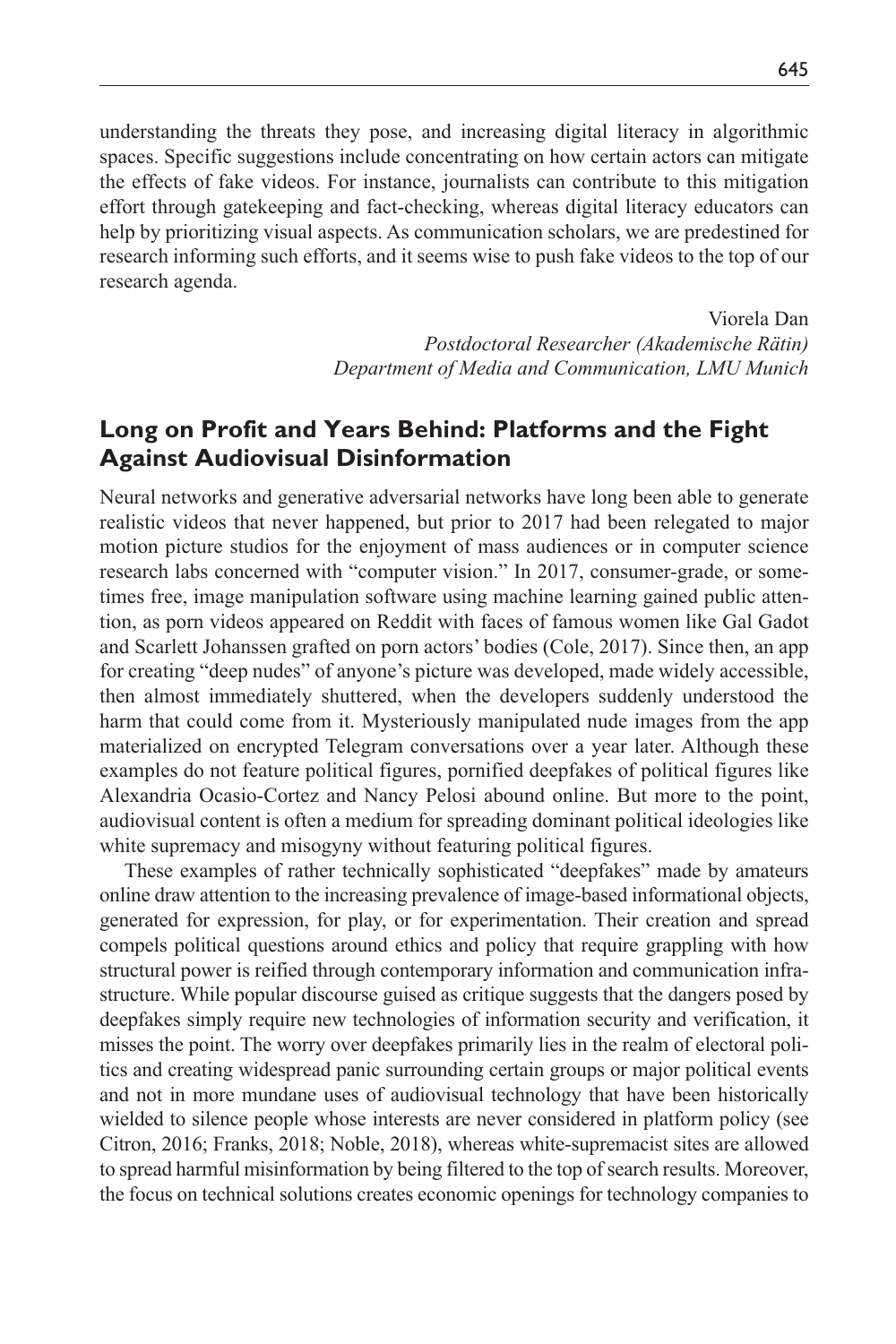deploy technical detection systems for deepfakes while shirking their responsibility for the harm caused by cheapfakes produced through simple editing techniques, or even basic text-based disinformation (Paris & Donovan, 2020).

We suggest that the proliferation of audiovisual fakes generated from sophisticated machine learning models that can be accessed by amateur communities online, or deepfakes, and "cheapfakes," that are produced through conventional methods of editing video with free software, requires more than technical solutions to address information vulnerabilities and negative social consequences. We suggest that we need to dismantle current communication and information infrastructures that profit from promoting dangerous content and creating new modes of pro-social infrastructure. Particularly, the entire data science as a field has never reckoned with the fact that most big data sets are nonconsensual and, in the case of deepfakes, exploit women at a much higher rate than men (Adjer et al., 2019). What would it take to reimagine consent in an era of AI that requires massive data stores to function?

Long before the advent of computer-generated images in film, recontextualizing images under the guise of evidence spread across via photographs, film, and video and it continues today in social media (Abel, 2004; Attwood, 2007; Coopersmith, 1998). The way audiovisual impersonation technologies work today make anyone with an online profile and a few images of themselves online, or even in their phone, fair game to be faked. But we know that there are specific groups of folks who are more in harm's way than others. There are many instances of manipulated images and videos are already wielded by amateur communities online to target women, LGBTQIA (lesbian, gay, bisexual, transgender, queer and/or questioning, intersex, and asexual and/ or ally) folks, people of color, and those questioning powerful systems (Citron, 2016; Franks, 2017, 2018; Noble, 2013, 2018), online movements, harassment, and misinformation (Jones, 2019; see Stop Online Violence Against Women, 2018), and others studying hate and racism online (Daniels, 2009; McGlynn et al., 2017; Nakamura, 2002).

To address the hype around deepfakes, federal and state legislation has been introduced and passed in a few cases, especially related to image-based abuse in the narrow form of revenge porn (Clarke, 2019; Cyber Civil Rights Initiative, 2020; Sasse, 2018). These laws do little to address cheapfakes and textual misinformation writ large. Ironically, these laws punish users who generate and spread the fakes, but do not address platforms who make money from spreading this content (Paris & Donovan, 2020).

Platforms have instituted various policies to take down technically sophisticated deepfakes that interfere with the "political process" but not "works of art, parody, or satire" with little information about what constitutes any of these categories (Bickert, 2020). They have introduced labeling systems for text-based disinformation that do little to dismantle the problem of disinformation (Ognyanova, 2021; Ognyanova et al., 2020). Deepfakes and text-based disinformation are easier to recognize through technical methods because it is easy for a machine to read differences in pixels between the source video and the grafted face or body. This may or may not be why we have seen very few deepfakes of elected officials that trigger panic or doubt over political processes spread on these platforms with these policies.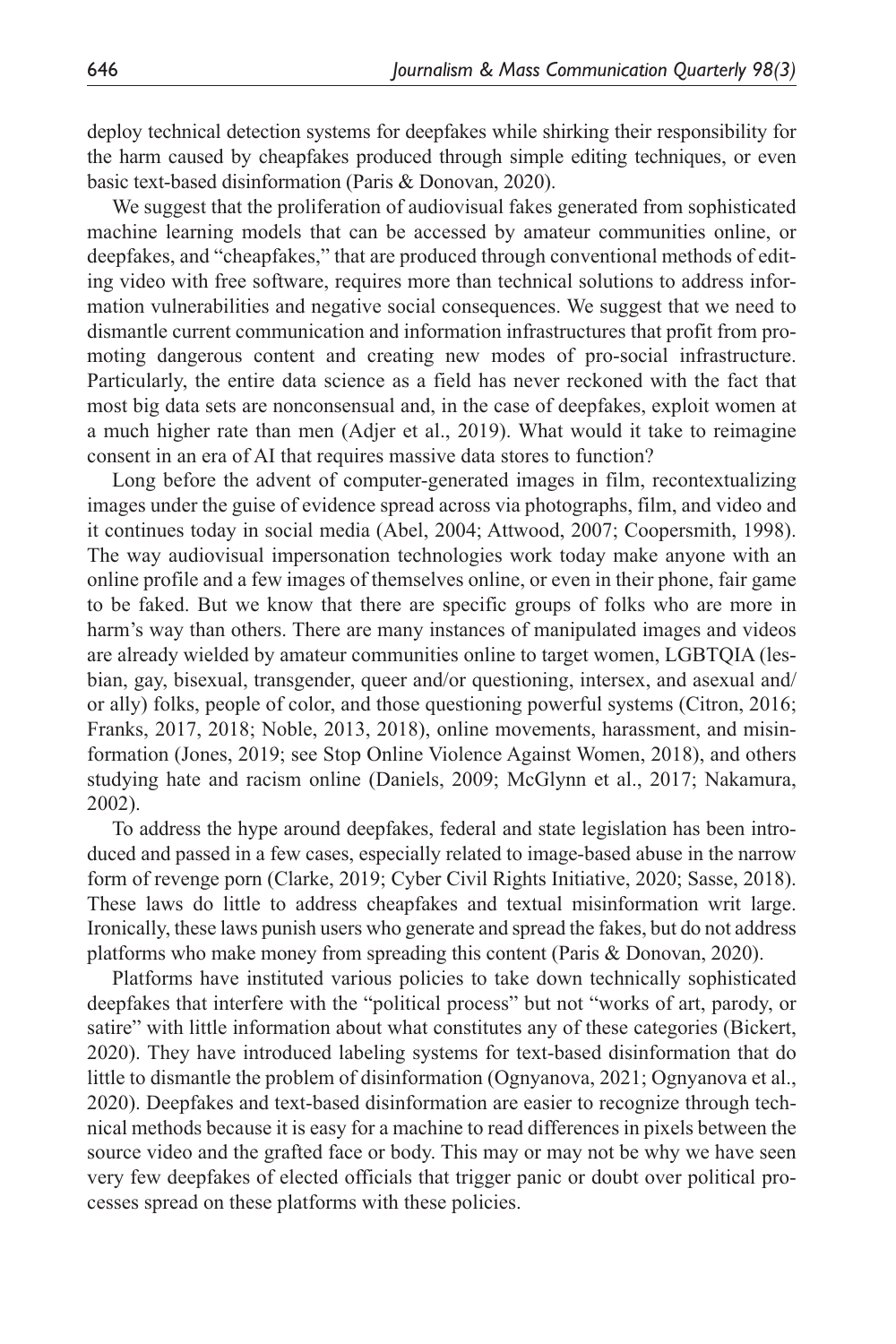All the while, cheapfakes around the political process proliferate to dangerous ends, especially recontextualized media that involve circulating clips out of context that intentionally distort the intended meaning of the speaker (Dreyfuss, 2020). Most famously, a slowed down video of Nancy Pelosi video was shared millions of times, appearing to show her drunk in public (Paris & Donovan, 2020). When it was revealed that this was an edited video, platform companies did not take serious action to remove it. These technical methods still cannot detect cheapfakes because their data structures are the same as any other video.

Text-based misinformation, too, routinely falls through the cracks because truth and falsehood are not discrete categories that can show matches with certain words or phrases with natural language processing algorithms, or pixel irregularities in images. With text-based disinformation, truth and falsehood are dependent on social practices of interpretation that often elude technical models.

The volume and speed of disinformation proliferating through online platforms are a source of enormous profits for those online platforms. Moving forward, until we dismantle and rethink the infrastructure used to produce and disseminate audiovisual fakes, which includes the social, political, and economic practices around technical systems, these problems will not change. Platforms hire humans to do the mind-numbing work of content moderation using an "algorithm" or a set of rules that allow for interpretation of social and political contexts after it has been flagged by a person, but these companies profiting from the spread of content pay content moderators poorly and treat them with flagrant disregard (Roberts, 2019).

It is the human aspect of these systems of verification that hold the greatest promise, but it will entail paying and training moderators properly for their work of upholding the reputation of truth, if not that of the platforms. Librarians and archivists are experts at vetting information and indeed have been building information systems for the public interest for a century. Moreover, libraries offer a unique opportunity and locus of further research on combatting disinformation as they are trusted, localized sites of information negotiation that can engage the public in-person discussions around interpretating and evaluating information (Geiger, 2017; Sullivan, 2019). There are federal agencies like the Federal Trade Commission and existing state and federal laws, like torts, that could dismantle the antisocial practices of platforms enacted because disinformation has not blossomed into a fully functioning industry. There exist a number of ways forward, but it is clear that we must mobilize political will to change these information and communication infrastructures before they become too big to legislate.

> Britt Paris *Assistant Professor of Library and Information Science School of Communication and Information, Rutgers University*

Joan Donovan *Research Director Harvard Kennedy School's Shorenstein Center on Media, Politics, and Public Policy*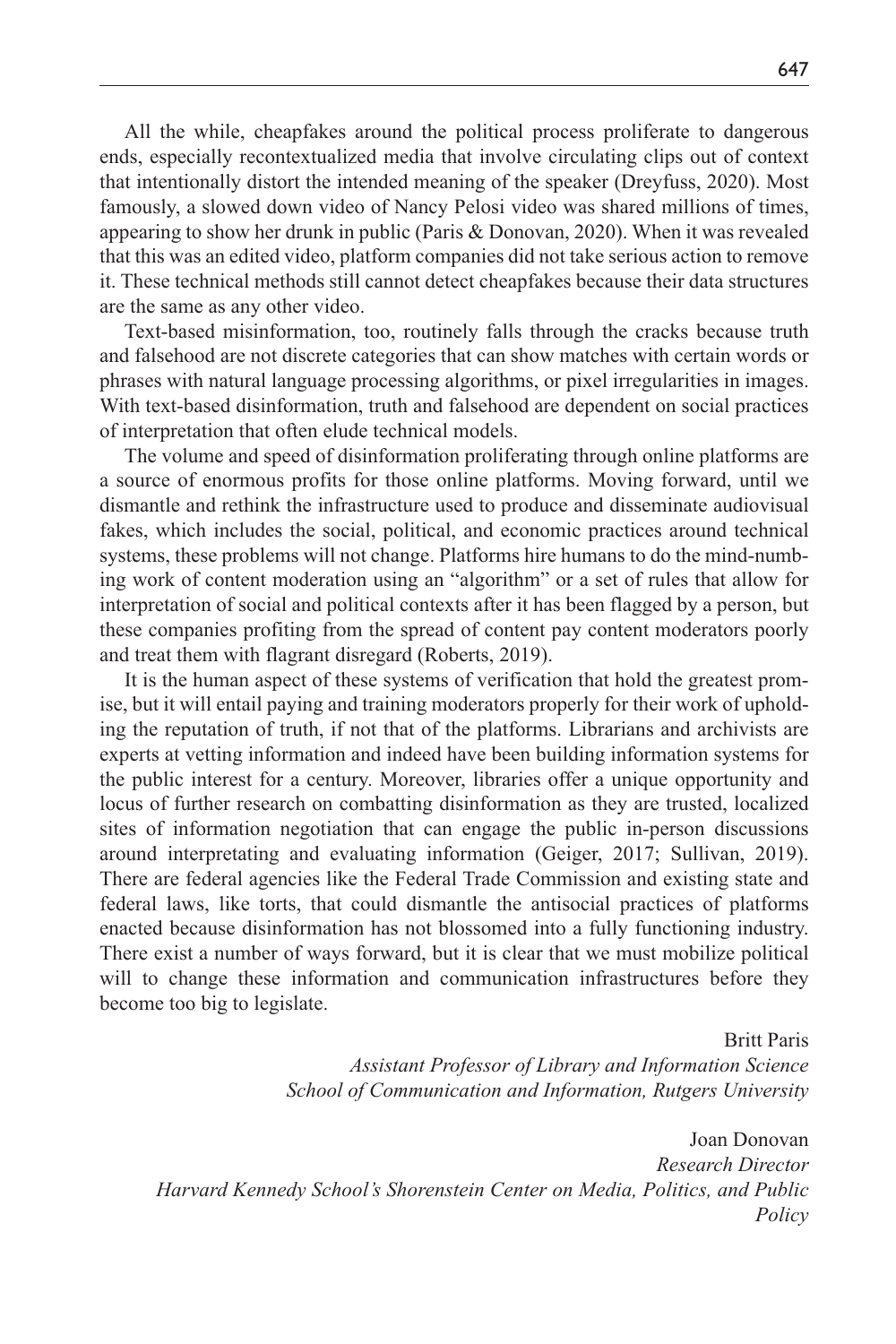# **The Effects of Visual Disinformation and Debunking Falsehoods: State-of-the-Art and a Future Research Agenda**

Techniques to alter, manipulate, or doctor images or even videos are getting more sophisticated, widespread, and accessible to nonprofessional communicators and politicians (e.g., Dobber et al., 2021; Paris & Donovan, 2020). As visuals may amplify framing effects and the perceived authenticity of information (Hameleers et al., 2020; Powell et al., 2015), visual communication plays a central role in the current digital disinformation order and may augment the effects of disinformation on message credibility, trust, issue agreement, or even political judgments.

Despite its importance, we know markedly little about the impact of multimodal disinformation (i.e., visuals and text, deepfakes, or cheapfakes) and the effectiveness of providing corrective information in a multimodal setting. We also currently lack a clear research agenda on how modality should be integrated in research on disinformation's impact. Therefore, this essay aims to (a) outline the state of the art in research on the effects of multimodal disinformation, (b) reflect on the effectivity of corrective information in response to multimodal disinformation, and (c) offer guidelines for future research that aims to disentangle the impact of multimodal disinformation on democracy.

## **The Scope of Multimodal Disinformation's Effects**

Before delving deeper into the effects of multimodal disinformation, we need a clear working definition. I define multimodal disinformation as the practices involved in altering, de-contextualizing, doctoring, or fabricating (audio)visual materials with the intention to mislead receivers (also see Hameleers et al., 2020). This working definition recognizes the difference between mis- and disinformation, as pointed out earlier in this Invited Forum: Misinformation is false information that is not intentionally misleading (Vraga & Bode, 2020; Wardle, 2017), whereas disinformation is, by definition, about intentional untruthfulness (e.g., Bennett & Livingston, 2018; Freelon & Wells, 2020). Multimodal disinformation can combine text with visuals (i.e., memes, cropped images with a misleading caption) or may rely on audiovisual cues (i.e., cheap or deepfakes).

Disinformation may affect credibility, issue agreement, or even behavioral intentions due to what scholars call veracity bias in information processing (Lang, 2000). This bias implies that people are more likely to accept the veracity of incoming information than to deem it untruthful. This is especially relevant to consider in high-choice information settings. To navigate the overload of messages in digital information settings, citizens rely on heuristic cues instead of systematic processing of arguments such as the formatting of information, sources, or presentation style. Disinformation may profit from this truth bias: False information is spread using the same formats as authentic news, and parts of reality are used strategically to tell lies—a technique that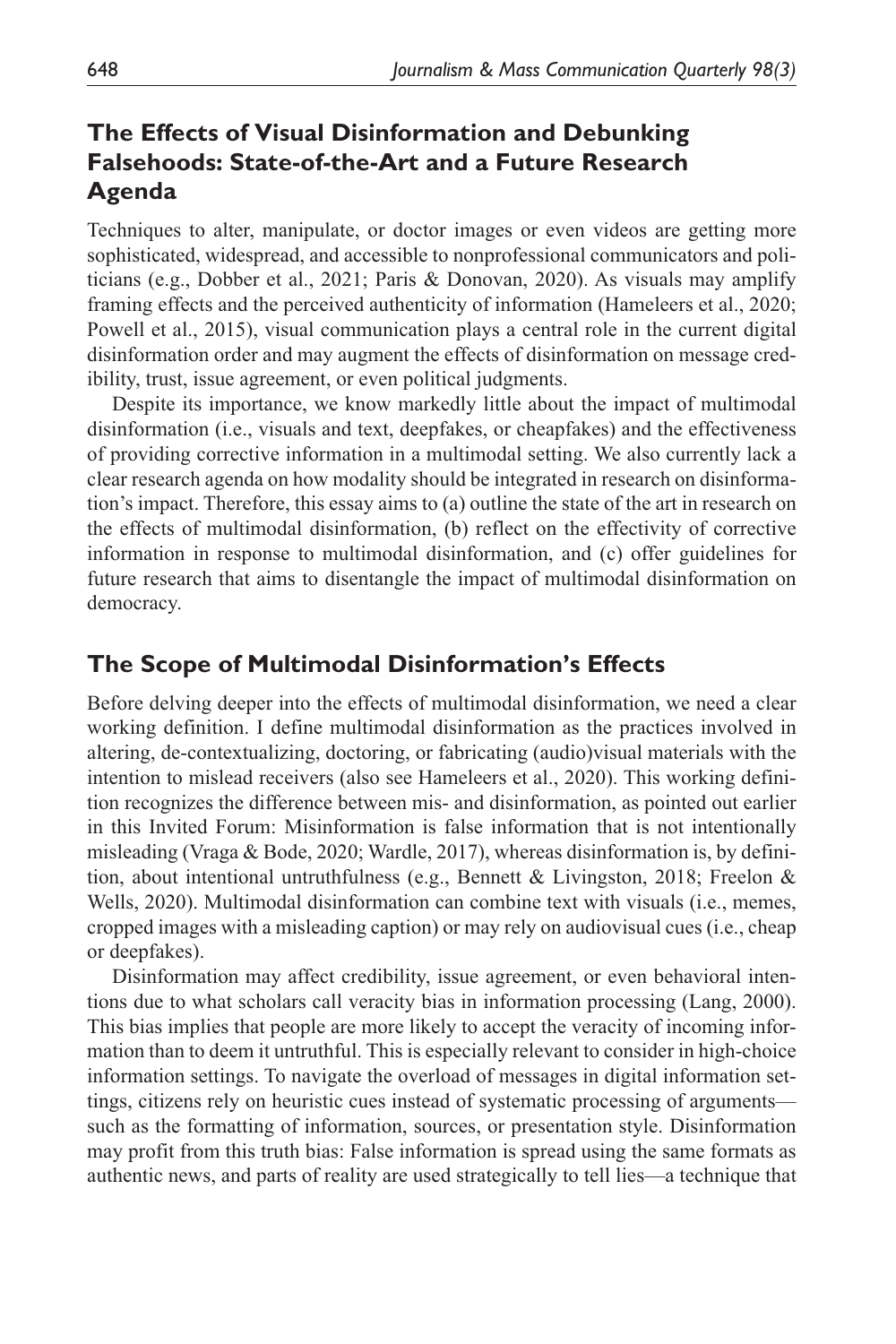is better known as paltering (Rogers et al., 2017). When disinformation is presented using similar formats as authentic information, inconspicuously embedded in hybrid media ecologies (Kim et al., 2018) and close to the truth (Stroud et al., 2017), manipulated information may be very convincing.

References to truthfulness and authenticity are central to multimodal disinformation effects (see Hameleers et al., 2020). Crucially, visuals are more attention-grabbing and emotionally engaging than textual information (Powell et al., 2015). For this reason, visual disinformation may have a stronger impact on political judgments than textual disinformation: Visuals help to transport news consumers in a storyline and can override systematic processing of (faulty) lines of argumentation (Hameleers et al., 2020). Another crucial quality of visuals is their more direct index of reality compared with text alone (Messaris & Abraham, 2001): Visuals bear a stronger relationship to the depicted reality than the abstract descriptions offered by text, and the richer and more vivid reality displayed in visual information should elicit stronger emotions and behavioral responses (Powell et al., 2015).

Based on this theoretical backdrop, recent empirical research has shown that multimodal disinformation is slightly more credible than textual disinformation (Hameleers et al., 2020). Applied to deepfakes, short (targeted) false videos were found to be highly credible and resulted in more negative evaluations of the depicted politician (Dobber et al., 2021). Vaccari and Chadwick (2020) show the impact of deepfakes on (dis)trust: Although their study shows that people are not likely to accept implausible statements as truthful, audiovisual manipulations cause confusion and distrust in online news. Overall, audiovisual disinformation can achieve some of the intended goals behind disinformation: to confuse the audience, offer credible counter-narratives, and foster distrust and cynicism in (legitimate) news. Despite these insights, we lack a clear understanding of how the impact of deepfakes can be compared with the effects of textual disinformation.

### **How to Correct Multimodal Disinformation**

Because images tend to be perceived as more authentic, they may also be harder to correct. Yet, empirical research has not offered support for this assumption: Hameleers et al. (2020) found that fact-checkers are equally effective in correcting textual and multimodal disinformation. In addition, this study found that multimodal formats of fact-checking are not more effective than refutations based on text alone. However, Amazeen et al. (2018) found that visual rating scales may be more effective than text under certain conditions. In line with this, Nyhan and Reifler (2011) show that using graphic information in corrections is more convincing than corrections without a rating scale. Based on this, it seems that relying on a visual and easy to process rating of accuracy, alongside a systematic debunking of false statements, may contribute to the effectiveness of fact-checking. Future research needs to experiment more with different formats of incorporating multimodal information in fact-checking. An important unanswered question, for example, is whether a video message that systematically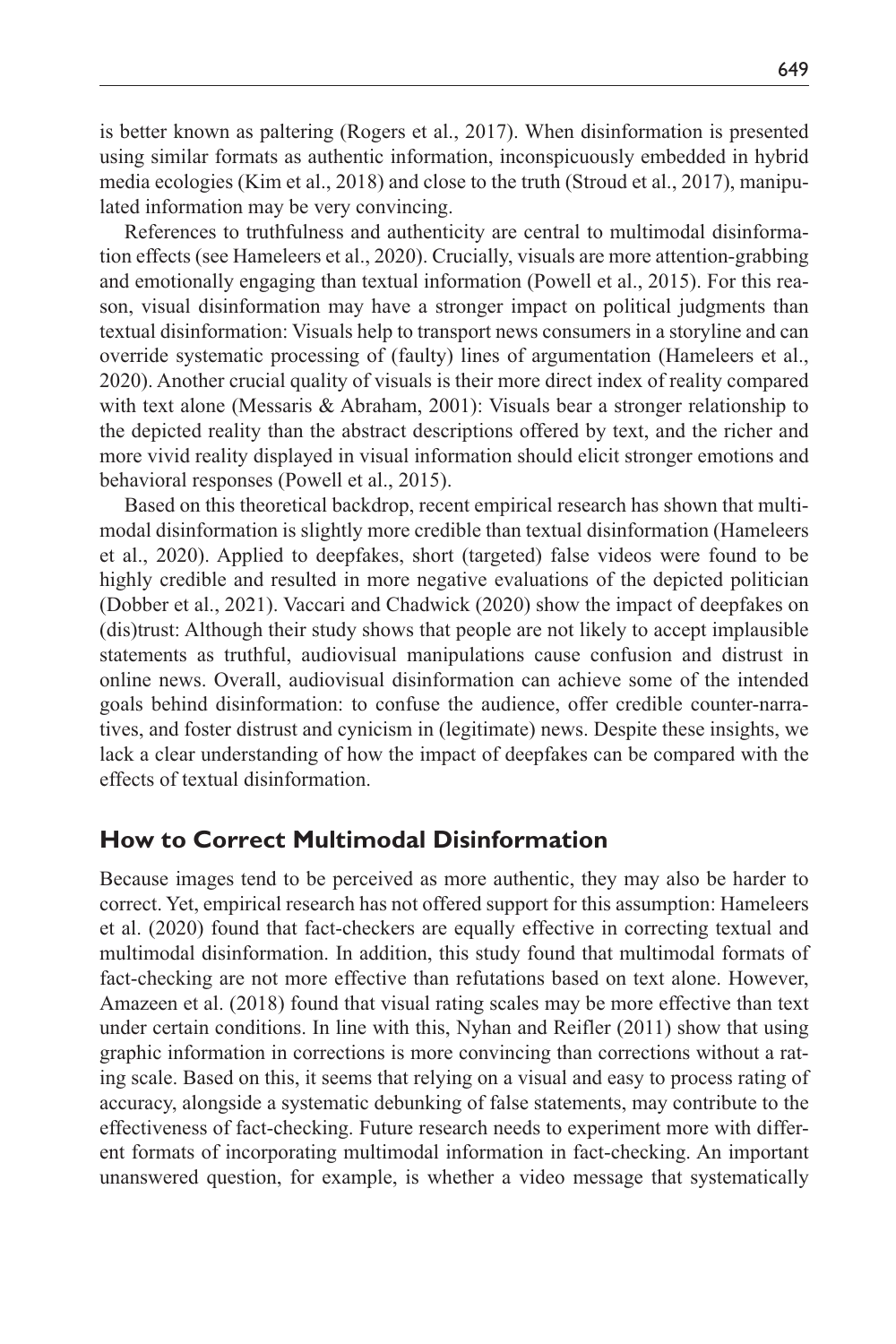debunks disinformation is more effective than the "false" flags and labels typically used by fact-checking organizations in online settings.

# **Where to Go From Here: An Agenda for Future Research**

It is crucial to keep track of new developments in (audio)visual doctoring and incorporate these in future studies of media effects. Hence, to date, empirical research on disinformation's impact does not reflect the multimodal reality of online information environments. Against this backdrop, the following four recommendations for future research can be formulated:

- 1. *Take modality into account in research designs*. Experimental designs may and should explicitly incorporate modality as additional factor—varying the presentation style of false information (i.e., text alone, text plus image, video). Because it is extremely difficult to keep factors constant across different modalities (i.e., the background of a video or the voice of a depicted politician may bias results), extensive pilot testing is needed. In addition, researchers should share stimuli and techniques of multimodal doctoring to aid future research.
- 2. *Embed disinformation in realistic online environments*. Forced exposure experimental designs may overlook the crucial role of selective exposure, hybrid media ecologies, and algorithmic biases, all of which are crucial factors for disinformation's impact on society (e.g., Kim et al., 2018). These mechanisms may be taken into account in experimental research, for example, by offering participants the choice to select their preferred online story or by simulating the mechanisms of news recommenders and algorithmic biases in multiwave experiments.
- 3. *Focus on longer-term effects*. Although experimental research is useful, extant research has mostly mapped the impact of disinformation directly after exposure. Multiwave experiments that measure the delayed effects of disinformation and corrections may offer more realistic insights into the consequences of multimodal disinformation. In addition, pairing content analyses of multimodal disinformation with multiwave surveys and media exposure measures may offer insights that are more externally valid. Ideally, findings from experiments and panel studies will be combined to assess the long-term effects of multimodal disinformation.
- 4. *Make procedures and data available to fellow researchers*. Techniques to create deepfakes are developing rapidly, and improving at a fast pace. If we aim to directly respond to the real-life threats posed by these techniques—and develop evidence-based policy recommendations—we have to respond quickly. Therefore, it is crucial that researchers make scripts, techniques, and stimuli available to fellow researchers who study the impact of disinformation across disciplines, regions, and temporal variations (i.e., disinformation in routine vs. election periods, deepfakes on COVID-19).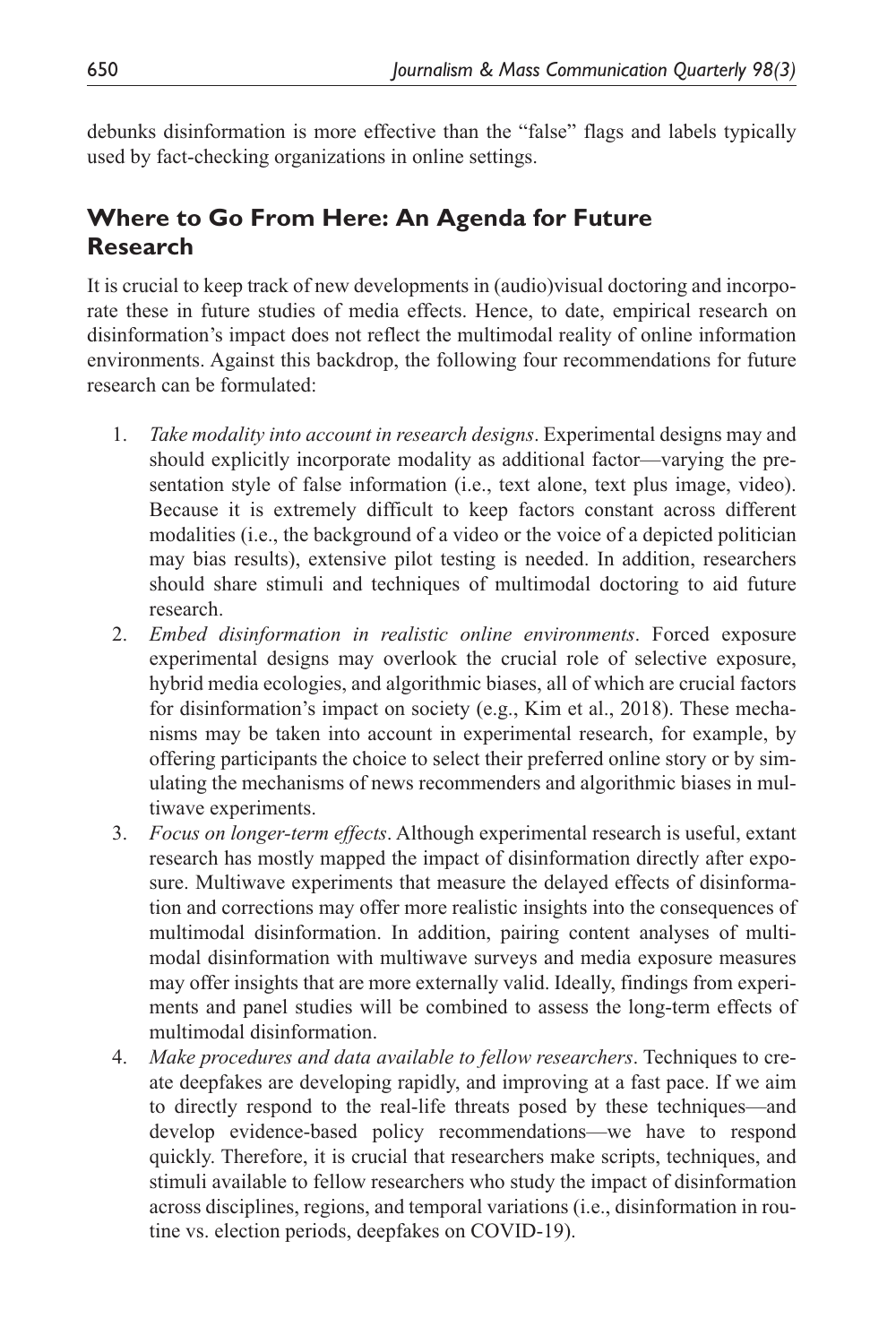#### **Conclusion**

Technological affordances play a central role in the construction and dissemination of disinformation. This essay focused on the role of multimodal manipulation in the effectiveness of disinformation and corrective information. (Audio)visual cues make disinformation more credible and can help to realistically embed false storylines in digital media ecologies. As techniques for (audio)visual manipulation and doctoring are getting more widespread and accessible to everyone, future research should take the modality of disinformation, its long-term effects, and its embedding in fragmented media ecologies into account.

> Michael Hameleers *Assistant Professor Political Communication and Journalism Amsterdam School of Communication Research (ASCoR)*

## **Prebunking: Vaccinating Citizens Against Visual Disinformation**

The study of misinformation has exploded in recent years with much focus on how fake news spreads on social media (Del Vicario et al., 2016; Johnson et al., 2020; Vosoughi et al., 2018), what determines people's susceptibility to fake news (Pennycook & Rand, 2019; Roozenbeek, Schneider, et al., 2020), and evaluations of interventions that might be effective in helping people to spot and resist misinformation (Fazio, 2020; Guess, Lerner, et al., 2020; Roozenbeek & van der Linden, 2019; van der Linden et al., 2021). Importantly, although the media increasingly relies on visuals, the problem of *visual* misinformation remains relatively understudied (Brennen et al., 2020; Hemsley & Snyder, 2018). Understanding how the use of visuals affects the perception and spread of misinformation is of key importance, as research has shown that people's perceptions of news stories are strongly influenced by what visuals are used (Zillmann et al., 1999) and that the acquisition of textual information is facilitated by imagery, especially emotional images (Zillmann et al., 2001). In fact, recent research on the "truthiness effect" highlights that a "non-probative photo can bias people to believe that an associate claim is true despite the fact that the photo offers no diagnostic evidence for the claim's veracity" (Zhang & Newman, 2020, p. 1).

### **The Power of Visual Disinformation**

A concrete example of how visuals can aid the spread of misinformation is shown in Figure 1, which depicts a screenshot from a video posted on a Facebook group named "News World" in March of 2018 (van der Linden & Roozenbeek, 2020).

"News World" posted the video on its page alongside the claim that it showed Muslim immigrants attacking the Basilica of Saint Denis in Paris during mass. It gained traction quickly, amassing around 1.2 million views the day after it was posted, with politicians such as Front National leader Marine le Pen expressing outrage on social media (Le Pen, 2018). However, fact-checkers quickly pointed out a series of errors in the post (Damarla, 2018; Snopes, 2018). First, there was no evidence that the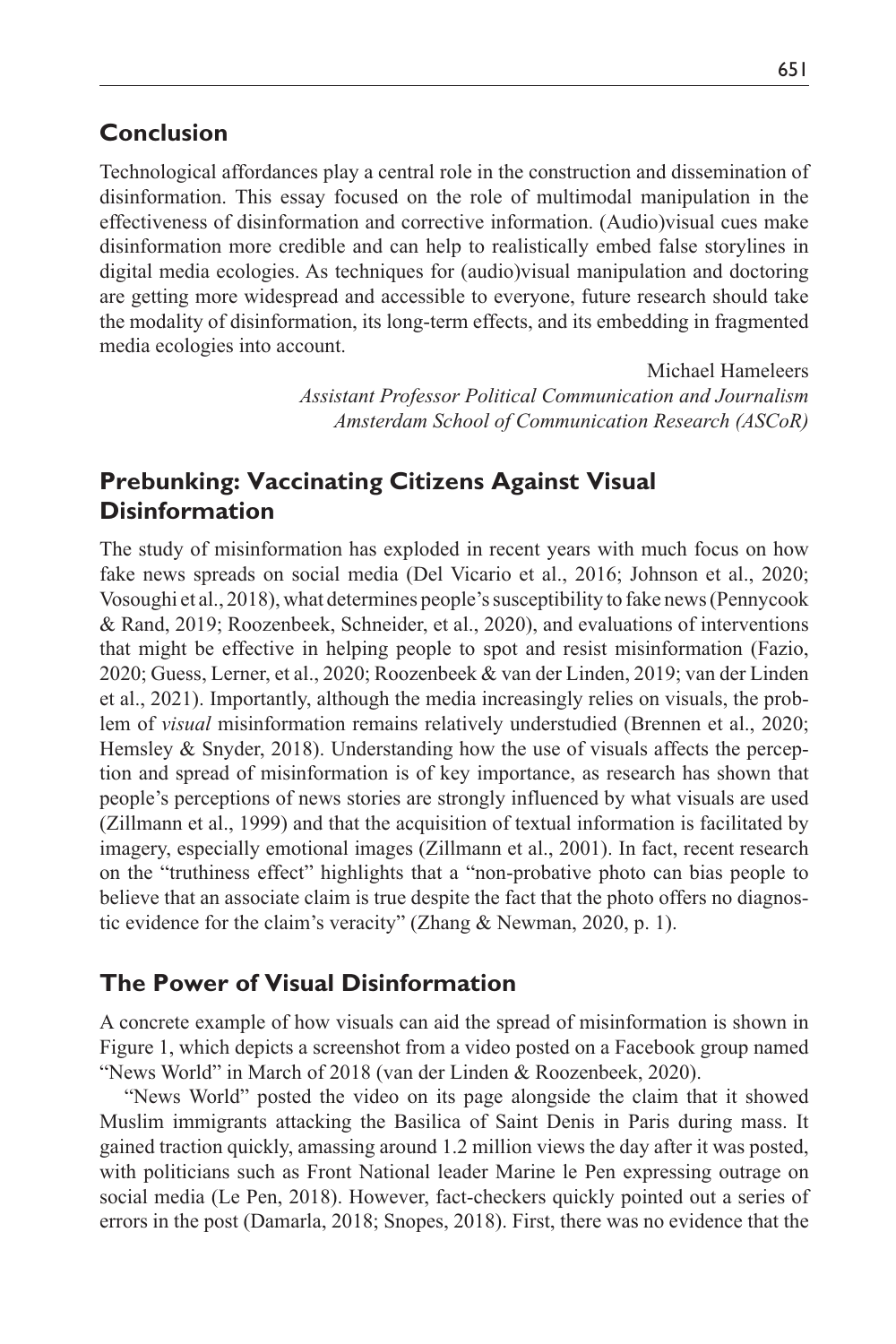

**Figure 1.** "News World" Facebook post (March 20, 2018). *Source.* Reprinted with permission from van der Linden and Roozenbeek (2020).

people in the video were either Muslims or immigrants to France. Second, members of the Saint Denis church clergy stated that it had not been "attacked," as the Facebook post claimed. Rather, it was the site of a demonstration against a proposed bill that would restrict immigrants' ability to obtain asylum in France. Third, the demonstration did not take place during mass. And finally, the police did not try to stop the protestors, but rather appear to have peacefully removed them from the premises about an hour after the start of the demonstration.

The above example shows the damaging potential of visually powerful disinformation, which is further complicated by the fact that it was not the video itself that contained false information; rather, it was the misleading *context* in the "News World" Facebook post that fuelled its virality. By the time the fact-checks went online, the damage was already done: The video had been watched by millions of people, many more than the fact-checks were likely to reach. Moreover, even if everyone who had originally been exposed to the video could also be shown the fact-check, misinformation is "sticky," meaning that corrections do not fully nullify belief in the original misinformation, a phenomenon known as the "continued influence effect" (Lewandowsky et al., 2012; Walter & Tukachinsky, 2020).

## **Prebunking: A Psychological "Vaccine" Against Misinformation**

Given the challenges associated with fact-checking, our approach has shifted gears from traditional debunking to what we call "prebunking." Inoculation theory posits that exposing people to a weakened version of a persuasive argument creates mental "antibodies" against it, much like a medical vaccine triggers the creation of antibodies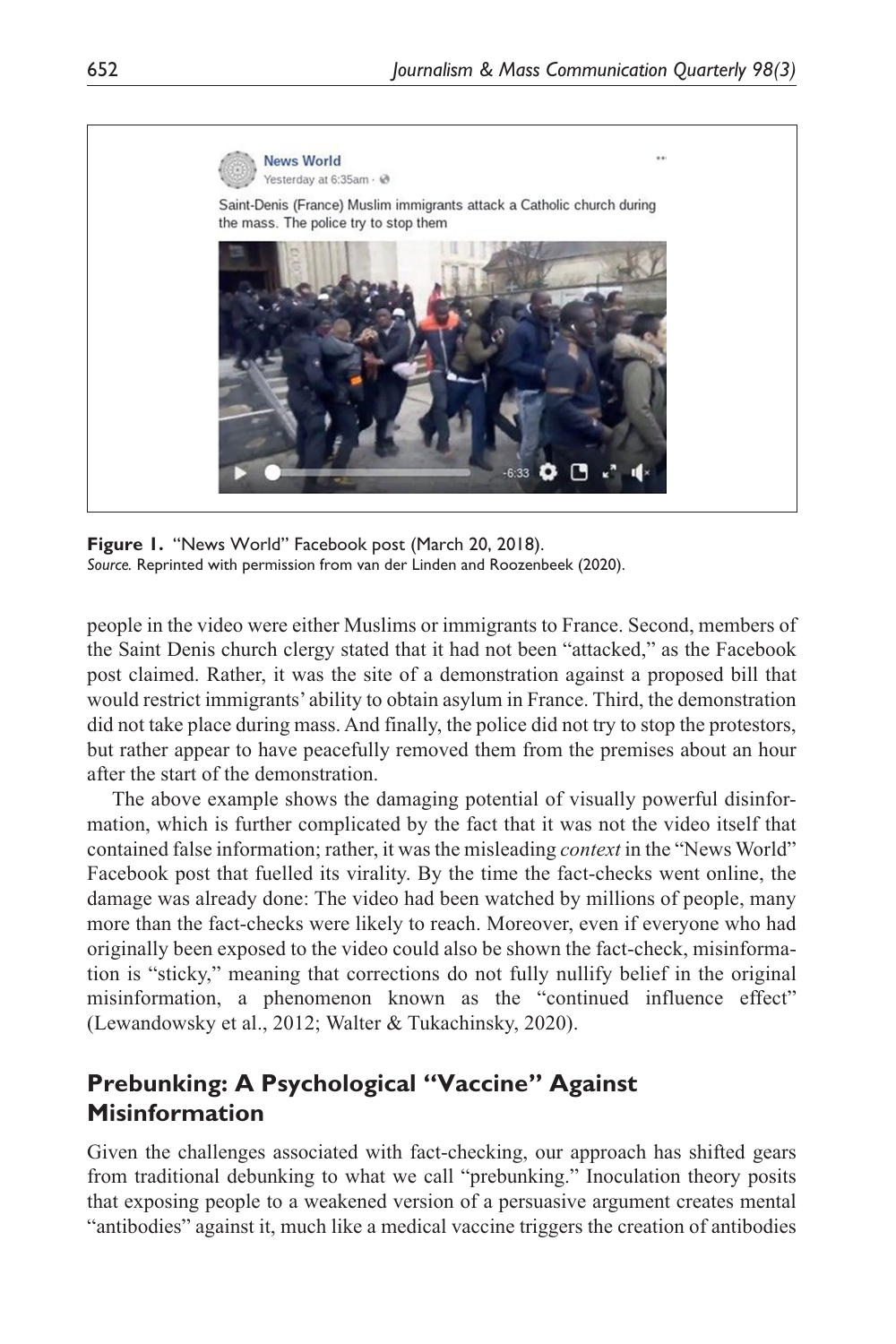against a pathogen (Compton, 2013; McGuire, 1964; McGuire & Papageorgis, 1961). In other words, by preemptively debunking (or "prebunking") misinformation, people are less likely to be swayed by it in the future. Meta-analyses support the efficacy of inoculation messages (Banas & Rains, 2010). Yet, to make inoculation theory scalable within the context of online misinformation, our research has moved away from the traditional issue-based approach to inoculation to focusing more on the techniques that underpin misinformation in general such as the use of moral-emotional language, impersonating people, and spreading conspiracy theories (Lewandowsky & van der Linden, 2021; Roozenbeek & van der Linden, 2019).

One of the ways to inoculate people against such techniques is through entertaining online games that visually simulate a social media environment and forewarn and expose people to weakened doses of these techniques in a controlled environment. We have developed three such games so far: *Bad News* (<http://www.getbadnews.com>), *Harmony Square* (<www.harmonysquare.game>, a game about political and electoral misinformation), and *Go Viral!* ([http://www.goviralgame.com,](http://www.goviralgame.com) a game about COVID-19 misinformation). All these games are choice-based and have multiple levels, each of which exposes a particular misinformation technique.

In a series of studies, we have demonstrated that playing an inoculation game reduces the perceived reliability of misinformation (Roozenbeek & van der Linden, 2019); increases people's confidence in their ability to spot misinformation (Basol et al., 2020; Basol, Roozenbeek, et al., 2021); and reduces their self-reported willingness to share misinformation with other people in their network (Roozenbeek & van der Linden, 2020). We have replicated these effects across different cultures (Basol, Roozenbeek, et al., 2021; Roozenbeek, van der Linden, & Nygren, 2020) and found that people remain significantly better at spotting misinformation for at least 2 months after playing when given regular "booster" sessions (Maertens et al., 2021).

Visual disinformation is explicitly addressed in our games, particularly in *Go Viral!*, as shown in Figure 2. *Go Viral!* simulates a person's gradual descent from a regular social media user to the moderator of a misinformation-spreading social media group called "Not Co-Fraid." In one of the levels, the player comes up with a conspiracy theory about a target of their choice (e.g., a government or an NGO). As their conspiracy gains popularity, players are given the option of adding fuel to the fire by sharing a video of an unrelated protest, making it seem that protests have spontaneously erupted against the target of their conspiracy. Although this scenario is fictional, it mimics real-life situations such as the Saint Denis example described above. *Go Viral!* thus helps inoculate people by exposing how videos and images can be taken out of context and used to provoke emotional responses and manipulate people. In a large-scale study (Basol, Roozenbeek, et al., 2021), we found that game players became significantly better at spotting COVID-19 misinformation, became more confident in their ability to do so, and were less willing to share such misinformation with people in their network. These findings were replicated in three separate languages (English, French, and German) and the first two effects remained significant for at least 1 week after playing.

Although previous research on prebunking has shown promising results and interventions have been developed that inoculate individuals against visual disinformation,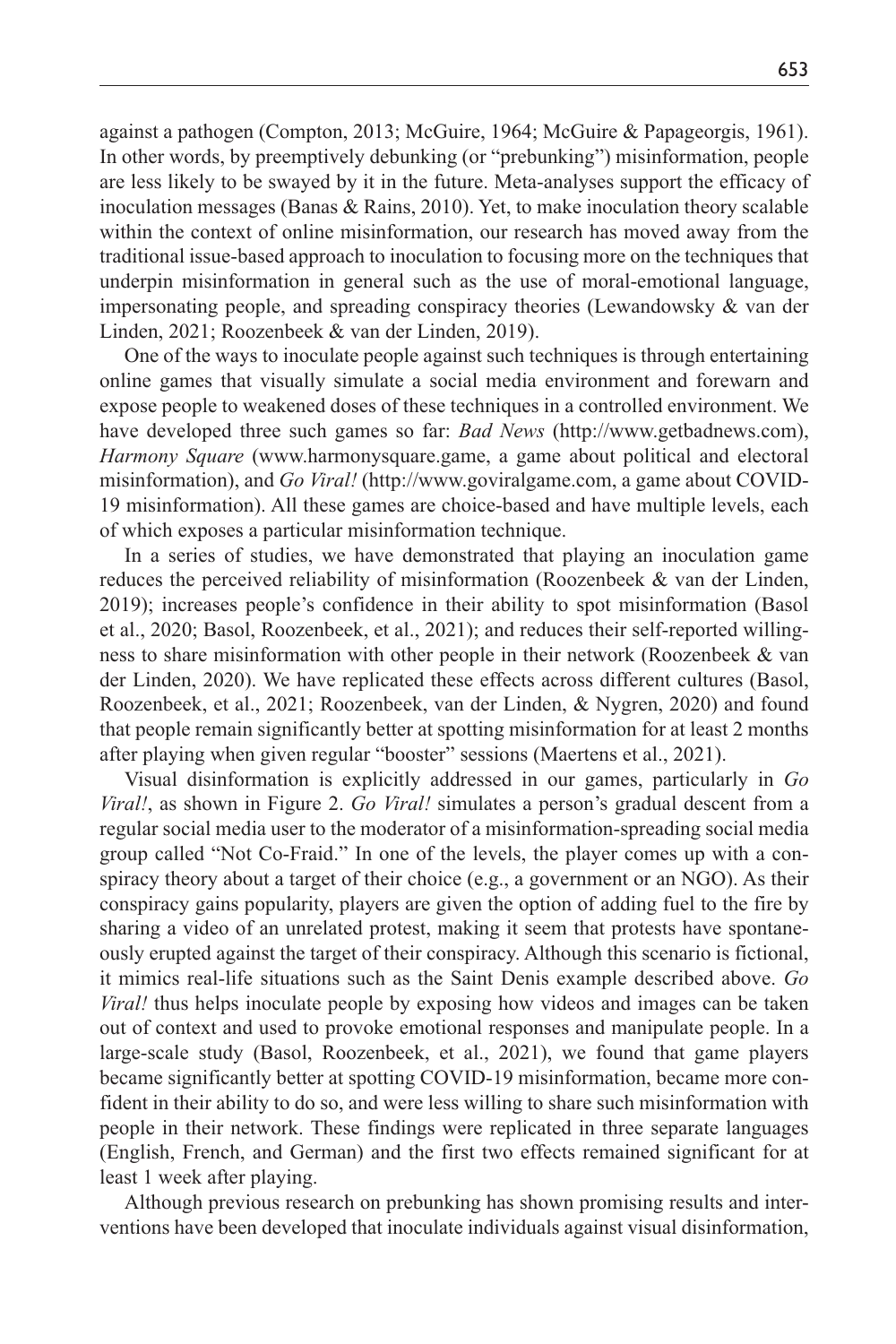

**Figure 2.** Screenshots from the *Go Viral!* game depicting a scenario with visual disinformation. *Note*. "Joel" is the player's character. The blue text at the bottom of the screen are response options that game players can choose between. The top of the screen shows the player's likes and credibility.

we encourage further study on how to measure and combat misleading visual online content, including so-called "deepfakes" (Vaccari & Chadwick, 2020).

> Jon Roozenbeek *Postdoctoral Fellow Department of Psychology, University of Cambridge*

> Sander van der Linden *Professor of Social Psychology in Society Department of Psychology, University of Cambridge*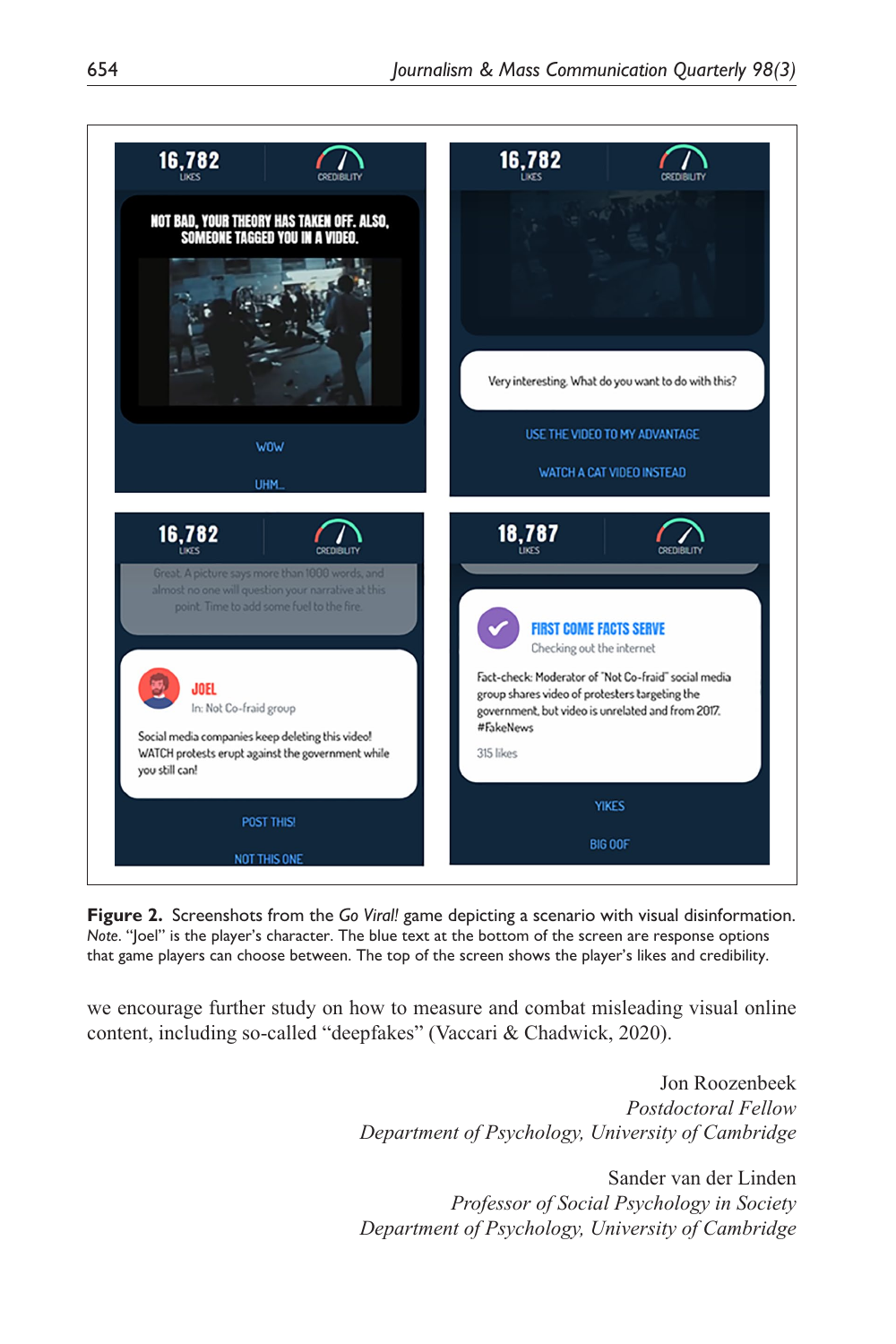#### **Multimodal Misinformation: Next Steps**

The contributions of this Invited Forum demonstrate the relevance of multimodal misinformation in modern media environments. In addition, it is clear that research on visual mis- and disinformation is still in its infancy. Nevertheless, it is important to ask what next steps citizens and scholars should take at the present time, considering the effects of misinformation on society.

A good starting point for researchers studying text-based forms of misinformation may be to expand their studies to the domain of *visual* misinformation and disinformation. That is, more research is needed that applies different methodological approaches (e.g., content analytical approaches, laboratory experiments, multiwave panel studies) to study the prevalence and effects of misinformation using both short-term and longitudinal designs.

Given the interdisciplinary nature of this research field (communications, psychology, political science, computer science, etc.), scholars from a diverse set of disciplines should collaborate with one another. Such research collaborations can utilize open science guidelines, and researchers should be encouraged to share both data and their stimulus materials with one another.

Furthermore, it remains unclear whether knowledge about verbal forms of misinformation can generally be directly applied to multimodal formats of misinformation. For instance, do warnings on social media and best practice strategies to debunk textbased misinformation also efficiently work in the context of multimodal information? Is it generally more efficient to use multimodal debunking strategies to correct textual misinformation? (e.g., Hameleers et al., 2020; Young et al., 2018)? And how can continued influence effects of misinformation be best prevented? Future research should systematically test this.

Online platforms like Facebook, Twitter, Instagram, and TikTok must increase efforts to systematically and transparently fight all forms of (visual) misinformation ensuring more democratic and less misleading public discourse. This proposal is increasingly essential as a growing number of citizens around the globe rely on social media for their news. With that said, online platforms need to share more big data sets with researchers (see Hegelich, 2020), for instance, to better understand who spreads (multimodal) misinformation, Also, transparent collaborations between researchers and platforms should be reinforced to fight misinformation.

In addition, research is needed regarding how journalists should respond to the increasing amount of (visual) misinformation. Should journalists working for mainstream media outlets regularly report on and/or correct mis- and disinformation (campaigns; see Tsfati et al., 2020)? If yes, what types of multimodal misinformation should primarily be reported on (with increasing numbers of disinformation campaigns it becomes necessary to select specific falsehoods)? Can reports about this misinformation further divide people regarding their beliefs about what is true and what is false? Could these reports further spread this false content on- and offline? Are journalists able to correctly identify visual misinformation? Future research should explore such questions. In addition, the field of journalism should develop (international) standards and (collaborative) strategies, not only regarding what types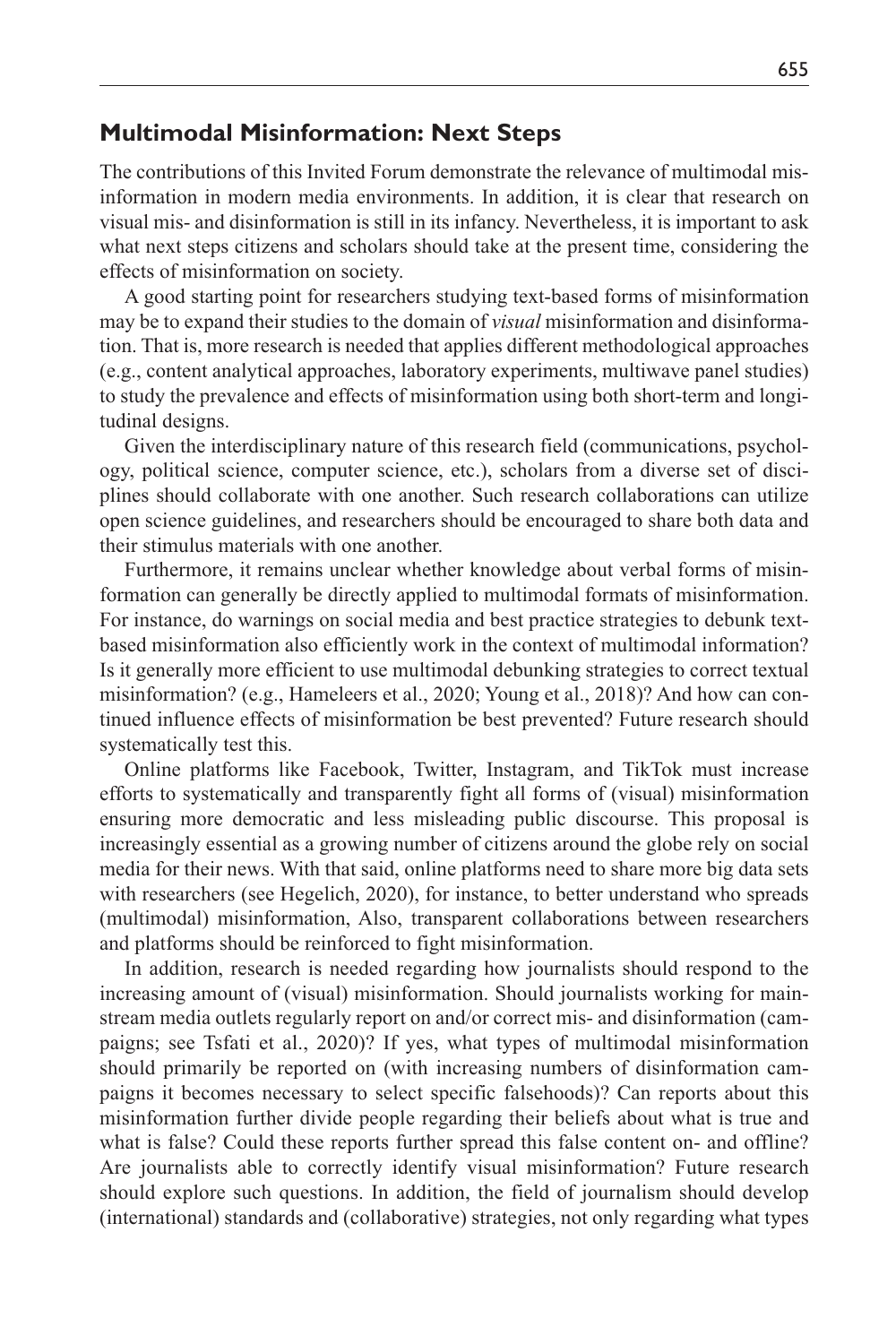of mis- and disinformation should be covered and corrected, but also how exactly to go about doing this (corrections should provide an alternative explanation, etc.; Lewandowsky et al., 2020).

Furthermore, at a time when our information environments are increasingly polluted with falsehoods and alleged conspiracies, we have to be well prepared to differentiate between correct and trustworthy information and information riddled with falsehoods. Not only should media literacy (i.e., how to spot legitimate and false news; pausing to think before sharing news online; see Fazio, 2020) be taught to children in school, but we must familiarize older populations (who grew up without internet, and rather credible news sources) with how to navigate these new media environments. That is, recent research suggests that news consumers frequently overestimate (i.e., three in four Americans) their ability to correctly distinguish between legitimate information and misinformation (i.e., legitimate and false news headlines; Lyons et al., 2021).

Finally, new forms of inoculating people against visual misinformation should be developed and applied. This means we must further research how individuals can be effectively inoculated against visual misinformation. Then, researchers and journalists can work together to implement inoculation strategies in media coverage reducing the spread of falsehoods that have the potential to harm democratic societies worldwide.

> Christian von Sikorski *Assistant Professor of Political Psychology Department of Psychology, University of Koblenz-Landau*

#### **References**

Abel, R. (2004). *Encyclopedia of early cinema*. Taylor & Francis.

- Adjer, H., Patrini, G., Cavalli, F., & Cullen, L. (2019). *The state of deepfakes: Landscape, threats, and impact*. [https://regmedia.co.uk/2019/10/08/deepfake\\_report.pdf](https://regmedia.co.uk/2019/10/08/deepfake_report.pdf)
- Ahmed, S. (2021). Who inadvertently shares deepfakes? Analyzing the role of political interest, cognitive ability, and social network size. *Telematics and Informatics*, *57*, 101508. [https://](https://doi.org/10.1016/j.tele.2020.101508) [doi.org/10.1016/j.tele.2020.101508](https://doi.org/10.1016/j.tele.2020.101508)
- Allcott, H., Gentzkow, M., & Yu, C. (2019). Trend in the diffusion of misinformation on social media. *Research & Politics*, *6*, 1–8.<https://doi.org/10.1177/2053168019848554>
- Amazeen, M. A., Thorson, E., Muddiman, L., & Graves, L. (2018). Correcting political and consumer misperceptions: The effectiveness and effects of rating scale versus contextual correction formats. *Journalism & Mass Communication Quarterly*, *95*(1), 28–48. [https://](https://doi.org/10.1177/10776990166781) [doi.org/10.1177/10776990166781](https://doi.org/10.1177/10776990166781)
- Attwood, F. (2007). No money shot? Commerce, pornography and new sex taste cultures. *Sexualities*, *10*, 441–56.<https://doi.org/10.1177/1363460707080982>
- Banas, J. A., & Rains, S. A. (2010). A meta-analysis of research on inoculation theory. *Communication Monographs*, *77*, 281–311. <https://doi.org/10.1080/03637751003758193>
- Basol, M., Roozenbeek, J., Berriche, M., Uenal, F., McClanahan, W., & van der Linden, S. (2021). Towards psychological herd immunity: Cross-cultural evidence for two prebunking interventions against COVID-19 misinformation. *Big Data & Society*. [https://doi.](https://doi.org/10.1177/20539517211013868) [org/10.1177/20539517211013868](https://doi.org/10.1177/20539517211013868)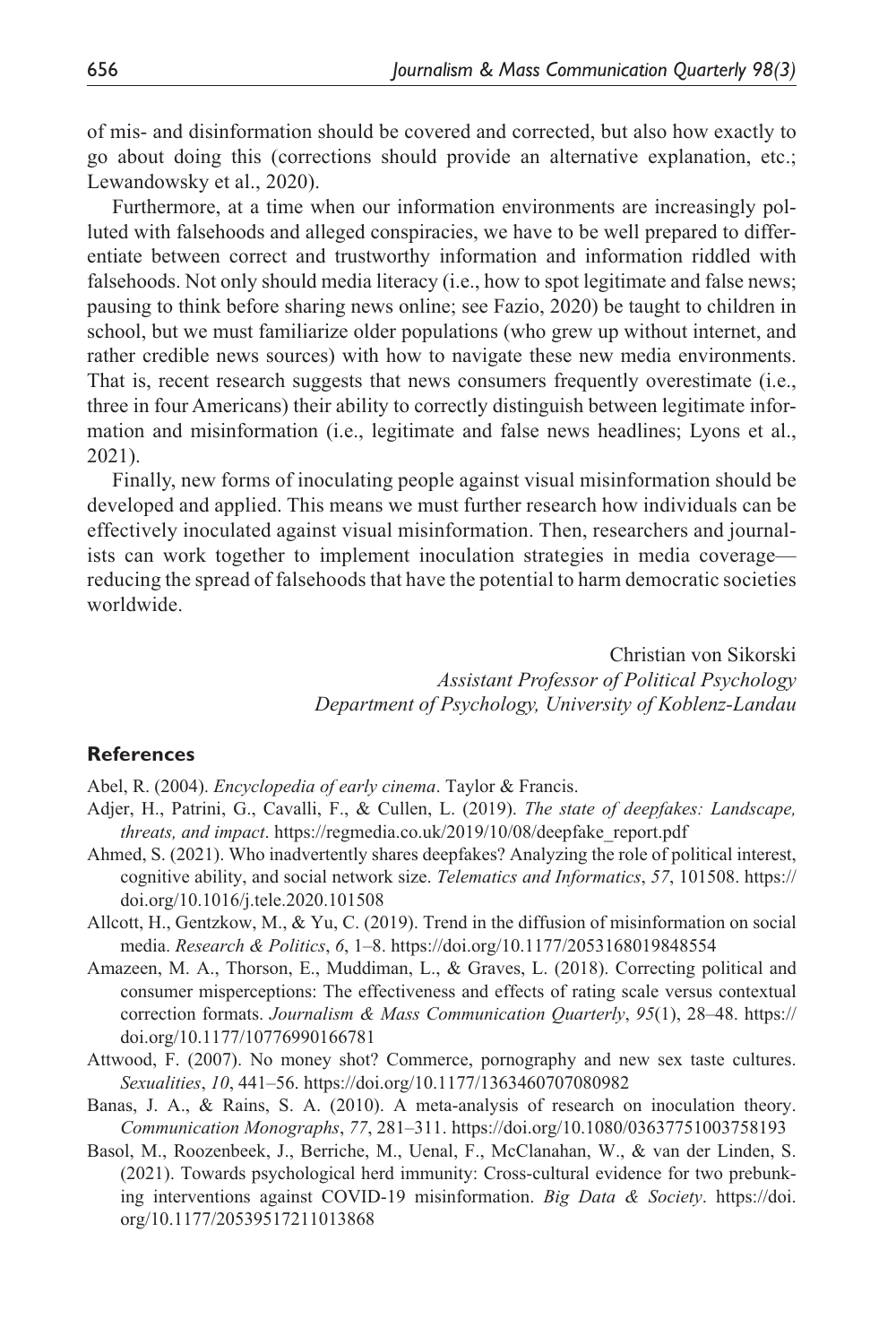- Basol, M., Roozenbeek, J., & van der Linden, S. (2020). Good news about Bad News: Gamified inoculation boosts confidence and cognitive immunity against fake news. *Journal of Cognition*, *3*(1)(2), 1–9.<https://doi.org/10.5334/joc.91>
- Bennett, W. L., & Livingston, S. (2018). The disinformation order: Disruptive communication and the decline of democratic institutions. *European Journal of Communication*, *33*, 122–139.<https://doi.org/10.1177/0267323118760317>
- Berger, C. R., Roloff, M. E., & Roskos-Ewoldsen, D. R. (2010). What is communication science? In C. R. Berger, M. E. Roloff, & D. R. Roskos-Ewoldsen (Eds.), *The handbook of communication science* (pp. 3–20). SAGE.
- Bickert, M. (2020, January 7). Enforcing against manipulated media. *About Facebook*. [https://](https://about.fb.com/news/2020/01/enforcing-against-manipulated-media/) [about.fb.com/news/2020/01/enforcing-against-manipulated-media/](https://about.fb.com/news/2020/01/enforcing-against-manipulated-media/)
- Breland, A. (2019). The Bizarre and Terrifying Case of the "Deepfake" Video that Helped Bring an African Nation to the Brink. *MotherJones*. [https://www.motherjones.com/poli](https://www.motherjones.com/politics/2019/03/deepfake-gabon-ali-bongo/)[tics/2019/03/deepfake-gabon-ali-bongo/](https://www.motherjones.com/politics/2019/03/deepfake-gabon-ali-bongo/)
- Brennen, J. S., Simon, F. M., & Nielsen, R. K. (2020). Beyond (mis)representation: Visuals in COVID-19 misinformation. *The International Journal of Press/Politics*, *26*, 277–299. <https://doi.org/10.1177/1940161220964780>
- BuzzFeed. (2018). *You won't believe what Obama says in this video!* [https://www.youtube.](https://www.youtube.com/watch?v=cQ54GDm1eL0) [com/watch?v=cQ54GDm1eL0](https://www.youtube.com/watch?v=cQ54GDm1eL0)
- Cahlan, S. (2020, February 13). How misinformation helped spark an attempted coup in Gabon. *The Washington Post*. [https://www.washingtonpost.com/politics/2020/02/13/how-sick](https://www.washingtonpost.com/politics/2020/02/13/how-sick-president-suspect-video-helped-sparked-an-attempted-coup-gabon/)[president-suspect-video-helped-sparked-an-attempted-coup-gabon/](https://www.washingtonpost.com/politics/2020/02/13/how-sick-president-suspect-video-helped-sparked-an-attempted-coup-gabon/)
- Chesney, R., & Citron, D. K. (2018). Deep fakes: A looming challenge for privacy, democracy, and national security. *California Law Review*, *107*, 1753–1820. [https://doi.org/10.2139/](https://doi.org/10.2139/ssrn.3213954) [ssrn.3213954](https://doi.org/10.2139/ssrn.3213954)
- Chesney, R., & Citron, D. K. (2019, January/February). Deepfakes and the new disinformation war. The coming age of post-truth geopolitics. *Foreign Affairs*. [https://www.foreignaffairs.](https://www.foreignaffairs.com/articles/world/2018-12-11/deepfakes-and-new-disinformation-war) [com/articles/world/2018-12-11/deepfakes-and-new-disinformation-war](https://www.foreignaffairs.com/articles/world/2018-12-11/deepfakes-and-new-disinformation-war)
- Christopher, N. (2020, February 18). We've just seen the first use of deepfakes in an Indian election campaign. *Vice*. [https://www.vice.com/en/article/jgedjb/the-first-use-of-deep](https://www.vice.com/en/article/jgedjb/the-first-use-of-deepfakes-in-indian-election-by-bjp)[fakes-in-indian-election-by-bjp](https://www.vice.com/en/article/jgedjb/the-first-use-of-deepfakes-in-indian-election-by-bjp)
- Citron, D. K. (2016). *Hate crimes in cyberspace* (Reprint ed.). Harvard University Press.
- Clarke, Y. D. (2019, June 24). *H.R.3230—116th Congress (2019-2020): Defending each and every person from false appearances by keeping exploitation subject to accountability Act of 2019*. <https://www.congress.gov/bill/116th-congress/house-bill/3230>
- Cole, S. (2017, December 11). AI-assisted fake porn is here and we're all fucked. *Motherboard*. [https://motherboard.vice.com/en\\_us/article/gydydm/gal-gadot-fake-ai-porn](https://motherboard.vice.com/en_us/article/gydydm/gal-gadot-fake-ai-porn)
- Compton, J. (2013). Inoculation theory. In J. P. Dillard, & L. Shen (Eds.), *The SAGE handbook of persuasion: Developments in theory and practice* (2nd ed., pp. 220–236). SAGE. [https://](https://doi.org/10.4135/9781452218410) [doi.org/10.4135/9781452218410](https://doi.org/10.4135/9781452218410)
- Compton, J., van der Linden, S., Cook, J., & Basol, M. (2021). Inoculation theory in the posttruth era: Extant findings and new frontiers for contested science, misinformation, and conspiracy theories. *Social & Personality Psychology Compass*, *15*, Article e12602. [https://](https://doi.org/10.1111/spc3.12602) [doi.org/10.1111/spc3.12602](https://doi.org/10.1111/spc3.12602)
- Cook, J., Oreskes, N., Doran, P. T., Anderegg, W. R. L., Verheggen, B., Maibach, E. W., Carlton, J. S., Lewandowski, S., & Skuce, A. G. (2016). Consensus on consensus: A synthesis of consensus estimates on human-caused global warming. *Environmental Research Letters*, *11*. <https://doi.org/10.1088/1748-9326/11/4/048002>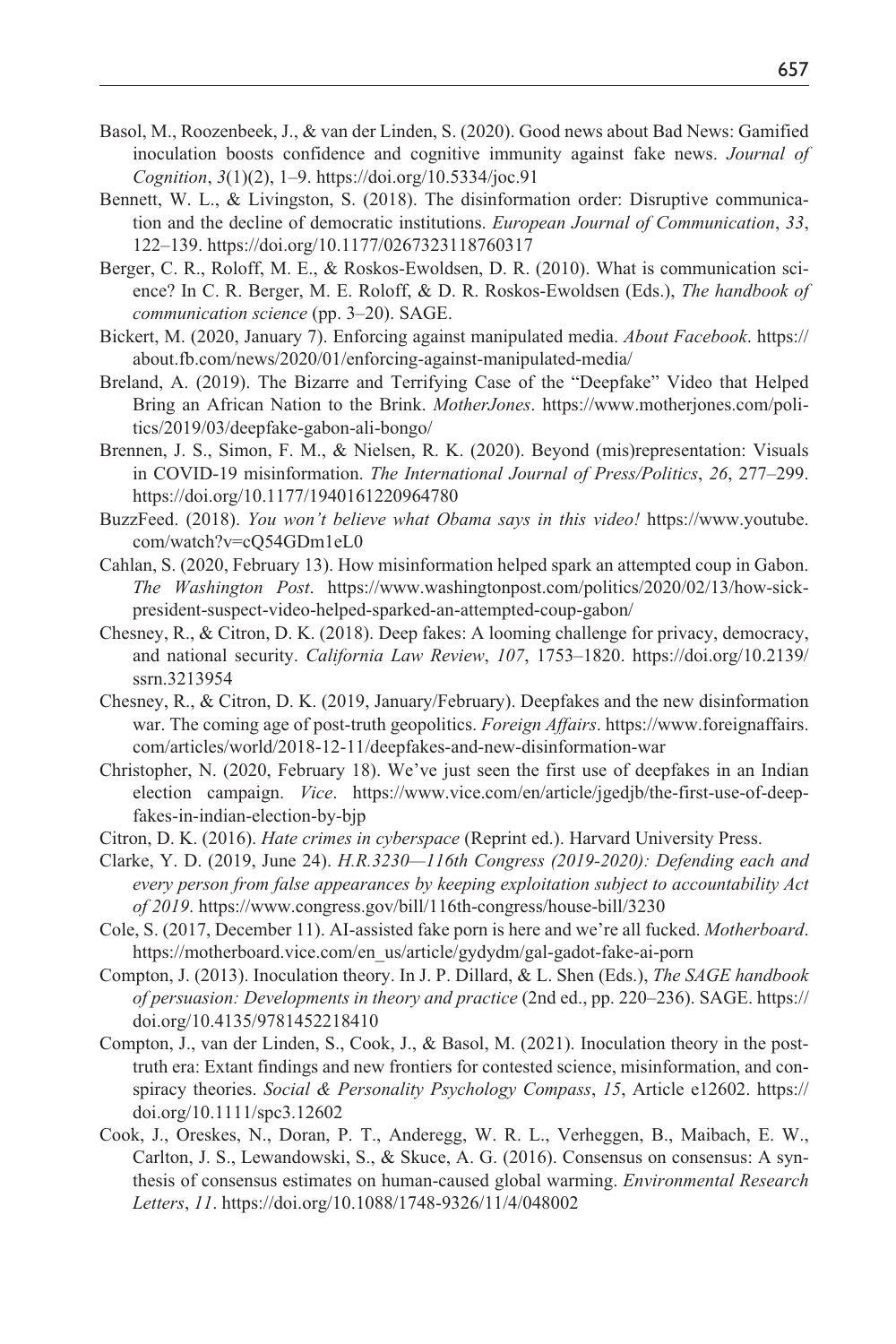Coopersmith, J. (1998). Pornography, technology and progress. *Icon*, *4*, 94–125.

- Cyber Civil Rights Initiative. (2020). *41 states* + *DC NOW have revenge porn laws*. [https://](https://www.cybercivilrights.org/revenge-porn-laws/) [www.cybercivilrights.org/revenge-porn-laws/](https://www.cybercivilrights.org/revenge-porn-laws/)
- Damarla, P. (2018). *Muslim immigrants attack Saint-Denis church in France: Fact check*. [www.hoaxorfact.com.](www.hoaxorfact.com) [http://www.hoaxorfact.com/crime/muslim-immigrants-attack-saint](http://www.hoaxorfact.com/crime/muslim-immigrants-attack-saint-denis-church-france.html)[denis-church-france.html](http://www.hoaxorfact.com/crime/muslim-immigrants-attack-saint-denis-church-france.html)
- Dan, V. (2018). A Methodological approach for integrative framing analysis of television news. In P. D'Angelo (Ed.), *Doing news framing analysis II* (pp. 191–220). Routledge.
- Daniels, J. (2009). *Cyber racism: White supremacy online and the new attack on civil rights*. Rowman & Littlefield.
- Del Vicario, M., Bessi, A., Zollo, F., Petroni, F., Scala, A., Caldarelli, G., Stanley, H. E., & Quattrociocchi, W. (2016). The spreading of misinformation online. *Proceedings of the National Academy of Sciences*, *113*(3), 554–559.<https://doi.org/10.1073/pnas.1517441113>
- Dobber, T., Metoui, N., Trilling, D., Helberger, N., & de Vreese, C. (2021). Do (microtargeted) deepfakes have real effects on political attitudes? *The International Journal of Press/ Politics*, *26*(1), 69–91. <https://doi.org/10.1177/1940161220944364>
- Donovan, J. (2021, January). Combating the cacophony of content with librarians. *Global Insights. National Endowment for Democracy*. [https://www.ned.org/wp-content/uploads/2021](https://www.ned.org/wp-content/uploads/2021
/01/Combating-Cacophony-Content-Librarians-Donovan.pdf) [/01/Combating-Cacophony-Content-Librarians-Donovan.pdf](https://www.ned.org/wp-content/uploads/2021
/01/Combating-Cacophony-Content-Librarians-Donovan.pdf)
- Dreyfuss, E. (2020). Recontextualized media: Biden "voter fraud organization." *Media Manipulation Casebook*. [https://mediamanipulation.org/case-studies/recontextualized](https://mediamanipulation.org/case-studies/recontextualized-media-biden-voter-fraud-organization)[media-biden-voter-fraud-organization](https://mediamanipulation.org/case-studies/recontextualized-media-biden-voter-fraud-organization)
- Egelhofer, J. L., & Lecheler, S. (2019). Fake news as a two-dimensional phenomenon: A framework and research agenda. *Annals of the International Communication Association*, *43*, 97–116. <https://doi.org/10.1080/23808985.2019.1602782>
- Fazio, L. (2020). Pausing to consider why a headline is true or false can help reduce the sharing of false news. *Harvard Misinformation Review*, *1*(2). [https://doi.org/10.37016/mr-2020-](https://doi.org/10.37016/mr-2020-009) [009](https://doi.org/10.37016/mr-2020-009)
- Franks, M. A. (2017). The desert of the unreal: Inequality in virtual and augmented reality. *University of California, Davis, Law Review*, *51*, 499.
- Franks, M. A. (2018). *Beyond "free speech for the White man": Feminism and the first amendment* (SSRN Scholarly Paper ID 3206392). <https://papers.ssrn.com/abstract=3206392>
- Freelon, D., & Wells, C. (2020). Disinformation as political communication. *Political Communication*, *37*, 145–156. <https://doi.org/10.1080/10584609.2020.1723755>
- Garcia, M., & Stark, P. (1991). *Eyes on the news*. Poynter Institute for Media Studies.
- Garimella, K., & Eckles, D. (2020). Images and misinformation in political groups: Evidence from WhatsApp in India. *Harvard Kennedy School (HKS) Misinformation Review*, *1*. <https://doi.org/10.37016/mr-2020-030>
- Geiger, A. W. (2017, August 30). *Most Americans say libraries can help them find reliable, trustworthy information*. Pew Research Center. [https://www.pewresearch.org/](https://www.pewresearch.org/fact-tank/2017/08/30/most-americans-especially-millennials-say-libraries-can-help-them-find-reliable-trustworthy-information/) [fact-tank/2017/08/30/most-americans-especially-millennials-say-libraries-can-help-them](https://www.pewresearch.org/fact-tank/2017/08/30/most-americans-especially-millennials-say-libraries-can-help-them-find-reliable-trustworthy-information/)[find-reliable-trustworthy-information/](https://www.pewresearch.org/fact-tank/2017/08/30/most-americans-especially-millennials-say-libraries-can-help-them-find-reliable-trustworthy-information/)
- Guess, A. M., Lerner, M., Lyons, B., Montgomery, J. M., Nyhan, B., Reifler, J., & Sircar, N. (2020). A digital media literacy intervention increases discernment between mainstream and false news in the United States and India. *Proceedings of the National Academy of Sciences*, *117*(27), 15536–15545.<https://doi.org/10.1073/pnas.1920498117>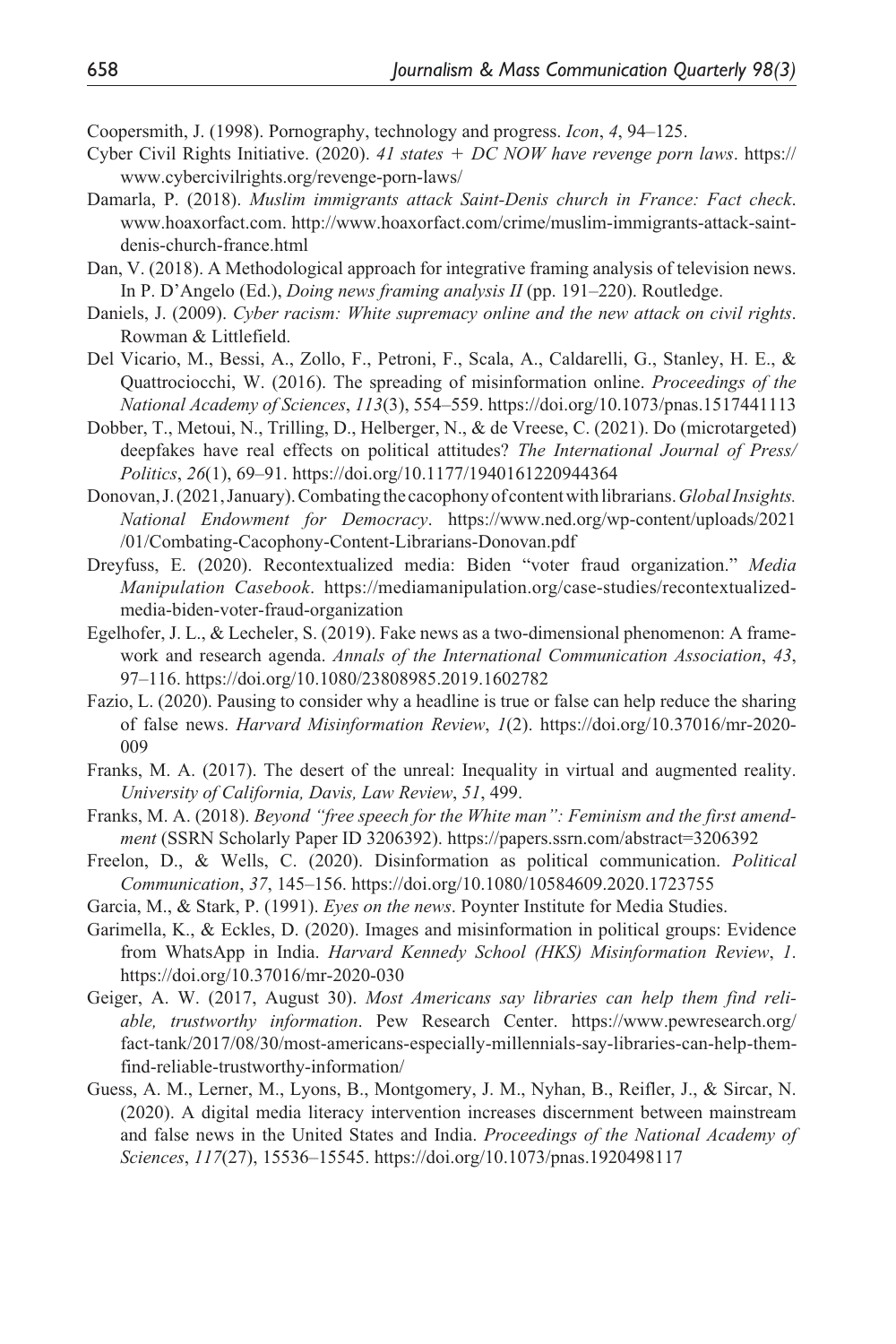- Guess, A. M., Nyhan, B., & Reifler, J. (2020). Exposure to untrustworthy websites in the 2016 US election. *Nature Human Behavior*, *4*, 472–480. [https://doi.org/10.1038/s41562-020-](https://doi.org/10.1038/s41562-020-0833-x) [0833-x](https://doi.org/10.1038/s41562-020-0833-x)
- Hameleers, M., Powell, T. E., van der Meer, G. L. A., & Bos, L. (2020). A picture paints a thousand lies? The effects and mechanisms of multimodal disinformation and rebuttals disseminated via social media. *Political Communication*, *37*, 281–301. [https://doi.org/10.108](https://doi.org/10.1080/10584609.2019.1674979) [0/10584609.2019.1674979](https://doi.org/10.1080/10584609.2019.1674979)
- Harding, L. (2012, February). Putin seen behind bars in spoof video. *The Guardian*. [https://](https://www.theguardian.com/world/2012/feb/15/putin-behind-bars-spoof-video) [www.theguardian.com/world/2012/feb/15/putin-behind-bars-spoof-video](https://www.theguardian.com/world/2012/feb/15/putin-behind-bars-spoof-video)
- Harwell, D. (2019, May). Faked Pelosi videos, slowed to make her appear drunk, spread across social media. *The Washington Post*. [https://www.washingtonpost.com/technol](https://www.washingtonpost.com/technology/2019/05/23/faked-pelosi-videos-slowed-make-her-appear-drunk-spread-across-social-media/)[ogy/2019/05/23/faked-pelosi-videos-slowed-make-her-appear-drunk-spread-across-social](https://www.washingtonpost.com/technology/2019/05/23/faked-pelosi-videos-slowed-make-her-appear-drunk-spread-across-social-media/)[media/](https://www.washingtonpost.com/technology/2019/05/23/faked-pelosi-videos-slowed-make-her-appear-drunk-spread-across-social-media/)
- Hegelich, S. (2020). Facebook needs to share more with researchers. *Nature*, *579*. [https://doi.](https://doi.org/10.1038/d41586-020-00828-5) [org/10.1038/d41586-020-00828-5](https://doi.org/10.1038/d41586-020-00828-5)
- Hemsley, J., & Snyder, J. (2018). Dimensions of visual misinformation in the emerging media landscape. In B. G. Southwell, E. A. Thorson, & L. Sheble (Eds.), *Misinformation and mass audiences* (pp. 91–106). University of Texas Press.<https://doi.org/10.7560/314555>
- Iyer, A., Webster, J., Hornsey, M. J., & Vanman, E. J. (2014). Understanding the power of the picture: The effect of image content on emotional and political responses to terrorism. *Journal of Applied Social Psychology*, *44*, 511–521. [https://doi.org/10.1111/jasp.2014.44.](https://doi.org/10.1111/jasp.2014.44.issue-7) [issue-7](https://doi.org/10.1111/jasp.2014.44.issue-7)
- Johnson, N. F., Velásquez, N., Restrepo, N. J., Leahy, R., Gabriel, N., El Oud, S., Zheng, M., Manrique, P., Wuchty, S., & Lupu, Y. (2020). The online competition between pro- and anti-vaccination views. *Nature*, *582*, 230–233.<https://doi.org/10.1038/s41586-020-2281-1>
- Jones, L. K. (2019). *Bringing the receipts: Black feminist theory and intellectual capital in the age of social media*. Available from ProQuest Dissertations and Theses database, 1–182.
- Kim, Y., Hsu, J., Neiman, D., Kou, C., Bankston, L., Kim, S. Y., & Raskutt, G. (2018). The stealth media? Groups and targets behind divisive issue campaigns on Facebook. *Political Communication*, *35*(4), 515–541. <https://doi.org/10.1080/10584609.2018.1476425>
- Lang, A. (2000). The limited capacity model of mediated message processing. *Journal of Communication*, *50*, 46–70. <https://doi.org/10.1111/j.1460-2466.2000.tb02833.x>
- Lazer, D. M., Baum, M. A., Benkler, Y., Berinsky, A. J., Greenhill, K. M., Metzger, M. J., . . . , Zittrain, J. L. (2019). The science of fake news. *Science*, *359*, 1094–1096. [https://doi.](https://doi.org/10.1126/science.aao2998) [org/10.1126/science.aao2998](https://doi.org/10.1126/science.aao2998)
- Le Pen, M. (2018). *Twitter Post, 19 March 2018*. <www.twitter.com>. [https://twitter.com/mlp\\_](https://twitter.com/mlp_officiel/status/975808872802856960?lang=en) [officiel/status/975808872802856960?lang=en](https://twitter.com/mlp_officiel/status/975808872802856960?lang=en)
- Lewandowsky, S., Cook, J., Ecker, U. K. H., Albarracín, D., Amazeen, M. A., Kendeou, P., Lombardi, D., Newman, E. J., Pennycook, G., Porter, E., Rand, D. G., Rapp, D. N., Reifler, J., Roozenbeek, J., Schmid, P., Seifert, C. M., Sinatra, G. M., Swire-Thompson, B., van der Linden, S., & Zaragoza, M. S. (2020). *The debunking handbook 2020*.<https://sks.to/db2020>
- Lewandowsky, S., Ecker, U. K. H., & Cook, J. (2017). Beyond misinformation: Understanding and coping with the "post-truth" era. *Journal of Applied Research in Memory and Cognition*, *6*, 353–369.<https://doi.org/10.1016/j.jarmac.2017.07.008>
- Lewandowsky, S., Ecker, U. K. H., Seifert, C. M., Schwarz, N., & Cook, J. (2012). Misinformation and its correction: Continued influence and successful debiasing. *Psychological Science in the Public Interest*, *13*(3), 106–131. <https://doi.org/10.1177/1529100612451018>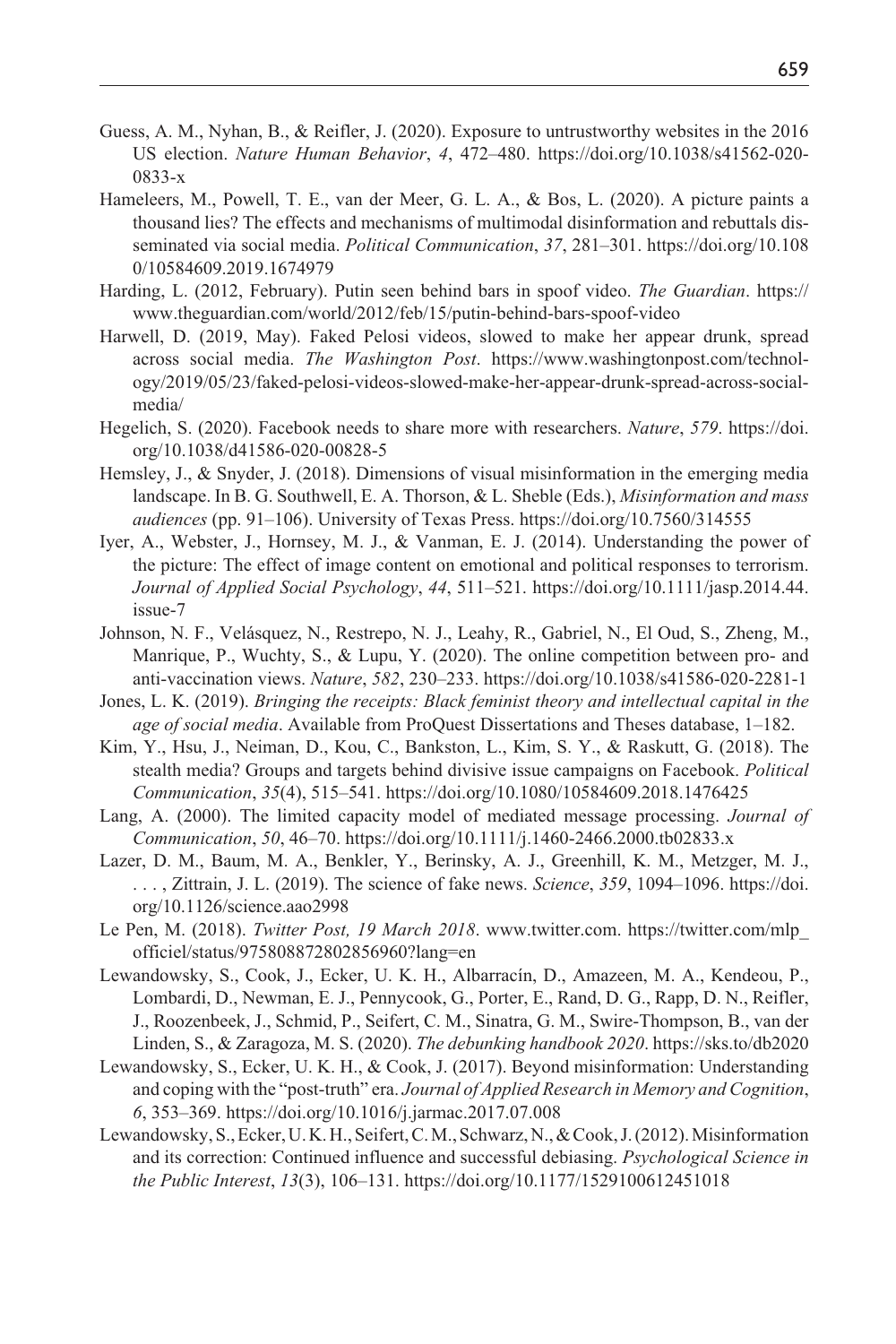- Lewandowsky, S., & van der Linden, S. (2021). Countering misinformation and fake news through inoculation and prebunking. *European Review of Social Psychology*, 1–38. [https://](https://doi.org/10.1080/10463283.2021.1876983) [doi.org/10.1080/10463283.2021.1876983](https://doi.org/10.1080/10463283.2021.1876983)
- Lyons, B. A., Montgomery, J. M., Guess, A. M., Nyhan, B., & Reifler, J. (2021). Overconfidence in news judgments is associated with false news susceptibility. *Proceedings of the National Academy of Sciences of the United States of America*, *118*, Article e2019527118. [https://](https://doi.org/10.1073/pnas.2019527118) [doi.org/10.1073/pnas.2019527118](https://doi.org/10.1073/pnas.2019527118)
- Maertens, R., Roozenbeek, J., Basol, M., & van der Linden, S. (2021). Long-term effectiveness of inoculation against misinformation: Three longitudinal experiments. *Journal of Experimental Psychology: Applied*, *27*, 1–16. [https://doi.org/https://dx.doi.org/10.1037/](https://doi.org/https://dx.doi.org/10.1037/xap0000315) [xap0000315](https://doi.org/https://dx.doi.org/10.1037/xap0000315)
- Matthes, J., Schmuck, D., & von Sikorski, C. (2021). In the eye of the beholder: A case for the visual hostile media phenomenon. *Communication Research*. [https://doi.](https://doi.org/10.1177/00936502211018596) [org/10.1177/00936502211018596](https://doi.org/10.1177/00936502211018596)
- McGlynn, C., Rackley, E., & Houghton, R. (2017). Beyond "revenge porn": The continuum of image-based sexual abuse. *Feminist Legal Studies*, *25*(1), 25–46. [https://doi.org/10.1007/](https://doi.org/10.1007/s10691-017-9343-2) [s10691-017-9343-2](https://doi.org/10.1007/s10691-017-9343-2)
- McGuire, W. J. (1964). Inducing resistance against persuasion: Some Contemporary Approaches. *Advances in Experimental Social Psychology*, *1*, 191–229. [https://doi.org/](https://doi.org/http://dx.doi.org/10.1016/S0065-2601(08)60052-0) [http://dx.doi.org/10.1016/S0065-2601\(08\)60052-0](https://doi.org/http://dx.doi.org/10.1016/S0065-2601(08)60052-0)
- McGuire, W. J., & Papageorgis, D. (1961). The relative efficacy of various types of prior belief-defense in producing immunity against persuasion. *Journal of Abnormal and Social Psychology*, *62*(2), 327–337.
- Messaris, P. (1997). *Visual persuasion: The role of images in advertising*. SAGE.
- Messaris, P., & Abraham, L. (2001). The role of images in framing news stories. In S. D. Reese, O. H. Gandy, & A. E. Grant (Eds.), *Framing public life: Perspectives on media and our understanding of the social world* (pp. 215–226). Lawrence Erlbaum.
- Nakamura, L. (2002). *Cybertypes: Race, ethnicity, and identity on the Internet* (1st ed.). Routledge.
- Nelson, A., & Lewis, J. A. (2019). *Trust your eyes? Deepfakes policy brief*. Center for Strategic and International Studies.
- Nisbet, E. C., Mortenson, C., & Li, Q. (2021). The presumed influence of election misinformation on others reduces our own satisfaction with democracy. *Harvard Kennedy School (HKS) Misinformation Review*, *1*(7).<https://doi.org/10.37016/mr-2020-59>
- Noble, S. U. (2013). Google search: Hyper-visibility as a means of rendering black women and girls invisible. *Invisible Culture*, *19*. [http://ivc.lib.rochester.edu/google-search-hyper](http://ivc.lib.rochester.edu/google-search-hyper-visibility-as-a-means-of-rendering-black-women-and-girls-invisible/)[visibility-as-a-means-of-rendering-black-women-and-girls-invisible/](http://ivc.lib.rochester.edu/google-search-hyper-visibility-as-a-means-of-rendering-black-women-and-girls-invisible/)
- Noble, S. U. (2018). *Algorithms of oppression: How search engines reinforce racism* (1st ed.). New York University Press.
- Nyhan, B. (2021). Why the backfire effect does not explain the durability of political misperceptions. *Proceedings of the National Academy of Sciences of the United States of America*, *118*.<https://doi.org/10.1073/pnas.1912440117>
- Nyhan, B., & Reifler, J. (2011). *Opening the political mind? The effects of self-affirmation and graphical information on factual misperceptions*. [http://www.dartmouth.edu/~nyhan/](http://www.dartmouth.edu/~nyhan/opening-political-mind.pdf) [opening-political-mind.pdf](http://www.dartmouth.edu/~nyhan/opening-political-mind.pdf)
- Ognyanova, K. (2021). Network approaches to misinformation evaluation and correction. In I. Yanovitsky, & M. Weber (Eds.), *Networks, knowledge brokers, and the public policymaking process* (pp. 1–19). Palgrave Macmillan.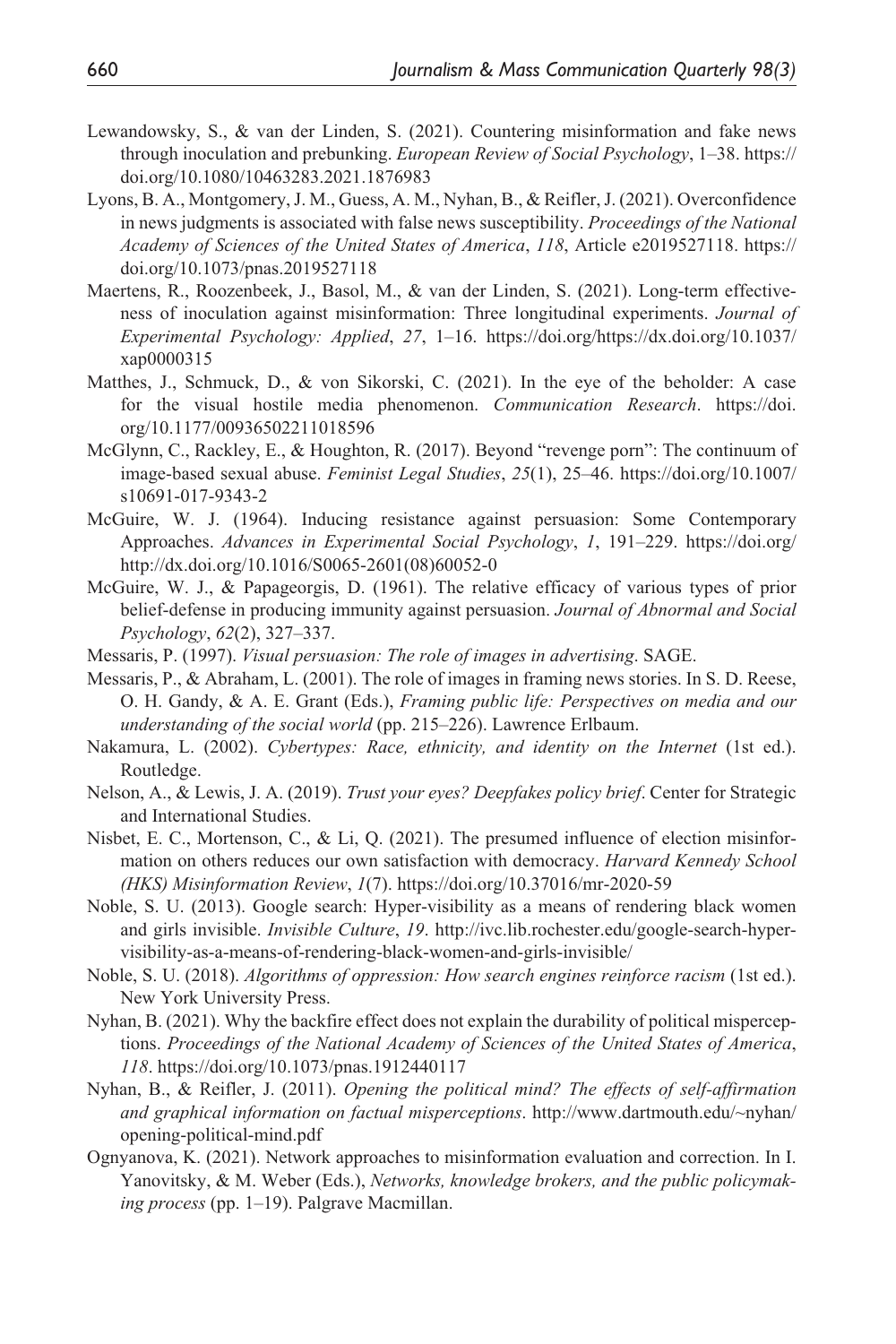- Ognyanova, K., Lazer, D., Robertson, R. E., & Wilson, C. (2020). Misinformation in action: Fake news exposure is linked to lower trust in media, higher trust in government when your side is in power. *Harvard Kennedy School Misinformation Review*. [https://doi.](https://doi.org/10.37016/mr-2020-024) [org/10.37016/mr-2020-024](https://doi.org/10.37016/mr-2020-024)
- Paris, B., & Donovan, J. (2020). *Deepfakes and cheapfakes: The manipulation of audio and visual evidence* [Data & Society Report]. [https://datasociety.net/library/deepfakes-and](https://datasociety.net/library/deepfakes-and-cheap-fakes/)[cheap-fakes/](https://datasociety.net/library/deepfakes-and-cheap-fakes/)
- Pennycook, G., & Rand, D. G. (2019). Lazy, not biased: Susceptibility to partisan fake news is better explained by lack of reasoning than by motivated reasoning. *Cognition*, *188*, 39–50. <https://doi.org/10.1016/j.cognition.2018.06.011>
- Powell, T. E., Boomgaarden, H. G., De Swert, K., & de Vreese, C. H. (2015). A clearer picture: The contribution of visuals and text to framing effects. *Journal of Communication*, *65*, 997–1017.<https://doi.org/10.1111/jcom.12184>
- Roberts, S. T. (2019). *Behind the screen: Content moderation in the shadows of social media*. Yale University Press.
- Rogers, T., Zeckhauser, R., Gino, F., Norton, M. I., & Schweitzer, M. E. (2017). Artful paltering: The risks and rewards of using truthful statements to mislead others. *Journal of Personality and Social Psychology*, *112*(3), 456–473.<https://doi.org/10.1037/pspi0000081>
- Roozenbeek, J., Schneider, C. R., Dryhurst, S., Kerr, J., Freeman, A. L. J., Recchia, G., van der Bles, A. M., & van der Linden, S. (2020). Susceptibility to misinformation about COVID-19 around the world. *Royal Society Open Science*, *7*(2011199). [https://doi.org/10.1098/](https://doi.org/10.1098/rsos.201199) [rsos.201199](https://doi.org/10.1098/rsos.201199)
- Roozenbeek, J., & van der Linden, S. (2019). Fake news game confers psychological resistance against online misinformation. *Humanities and Social Sciences Communications*, *5*(65), 1–10.<https://doi.org/10.1057/s41599-019-0279-9>
- Roozenbeek, J., & van der Linden, S. (2020). Breaking Harmony Square: A game that "inoculates" against political misinformation. *The Harvard Kennedy School (HKS) Misinformation Review*, *1*(8). <https://doi.org/10.37016/mr-2020-47>
- Roozenbeek, J., van der Linden, S., & Nygren, T. (2020). Prebunking interventions based on "inoculation" theory can reduce susceptibility to misinformation across cultures. *The Harvard Kennedy School (HKS) Misinformation Review*, *1*(2). [https://doi.org/10.37016//](https://doi.org/10.37016//mr-2020-008) [mr-2020-008](https://doi.org/10.37016//mr-2020-008)
- Rössler, A., Cozzolino, D., Verdoliva, L., Riess, C., Thies, J., & Nießner, M. (2018). *FaceForensics: A large-scale video dataset for forgery detection in human faces*. [https://](https://arxiv.org/pdf/1803.09179.pdf) [arxiv.org/pdf/1803.09179.pdf](https://arxiv.org/pdf/1803.09179.pdf)
- Sargent, L. S. (2007). Image effects on selective exposure to computer-mediated news stories. *Computers in Human Behavior*, *23*, 705–726. <https://doi.org/10.1016/j.chb.2004.11.005>
- Sasse, B. (2018, December 21). *Text–S.3805–115th Congress (2017-2018): Malicious Deep Fake Prohibition Act of 2018*. [https://www.congress.gov/bill/115th-congress/senate](https://www.congress.gov/bill/115th-congress/senate-bill/3805/text)[bill/3805/text](https://www.congress.gov/bill/115th-congress/senate-bill/3805/text)
- Sawer, P. (2020, December 23). "Deepfake" Queen's Speech: Channel 4 criticised for "disrespectful" Christmas message. *The Telegraph*. [https://www.telegraph.co.uk/news/2020/12/23/](https://www.telegraph.co.uk/news/2020/12/23/deepfake-queens-speech-channel-4-criticised-disrespectful-christmas/) [deepfake-queens-speech-channel-4-criticised-disrespectful-christmas/](https://www.telegraph.co.uk/news/2020/12/23/deepfake-queens-speech-channel-4-criticised-disrespectful-christmas/)
- Schwartz, O. (2018, November 12). You thought fake news was bad? Deep fakes are where truth goes to die. *The Guardian*. [https://www.theguardian.com/technology/2018/nov/12/](https://www.theguardian.com/technology/2018/nov/12/deep-fakes-fake-news-truth) [deep-fakes-fake-news-truth](https://www.theguardian.com/technology/2018/nov/12/deep-fakes-fake-news-truth)
- Snopes. (2018). *Did "Muslim migrants" Attack a catholic church during mass in France?* [www.snopes.com.](www.snopes.com) https:/[/www.snopes.com](www.snopes.com)/fact-check/muslim-migrants-attack-catholicchurch-mass-france/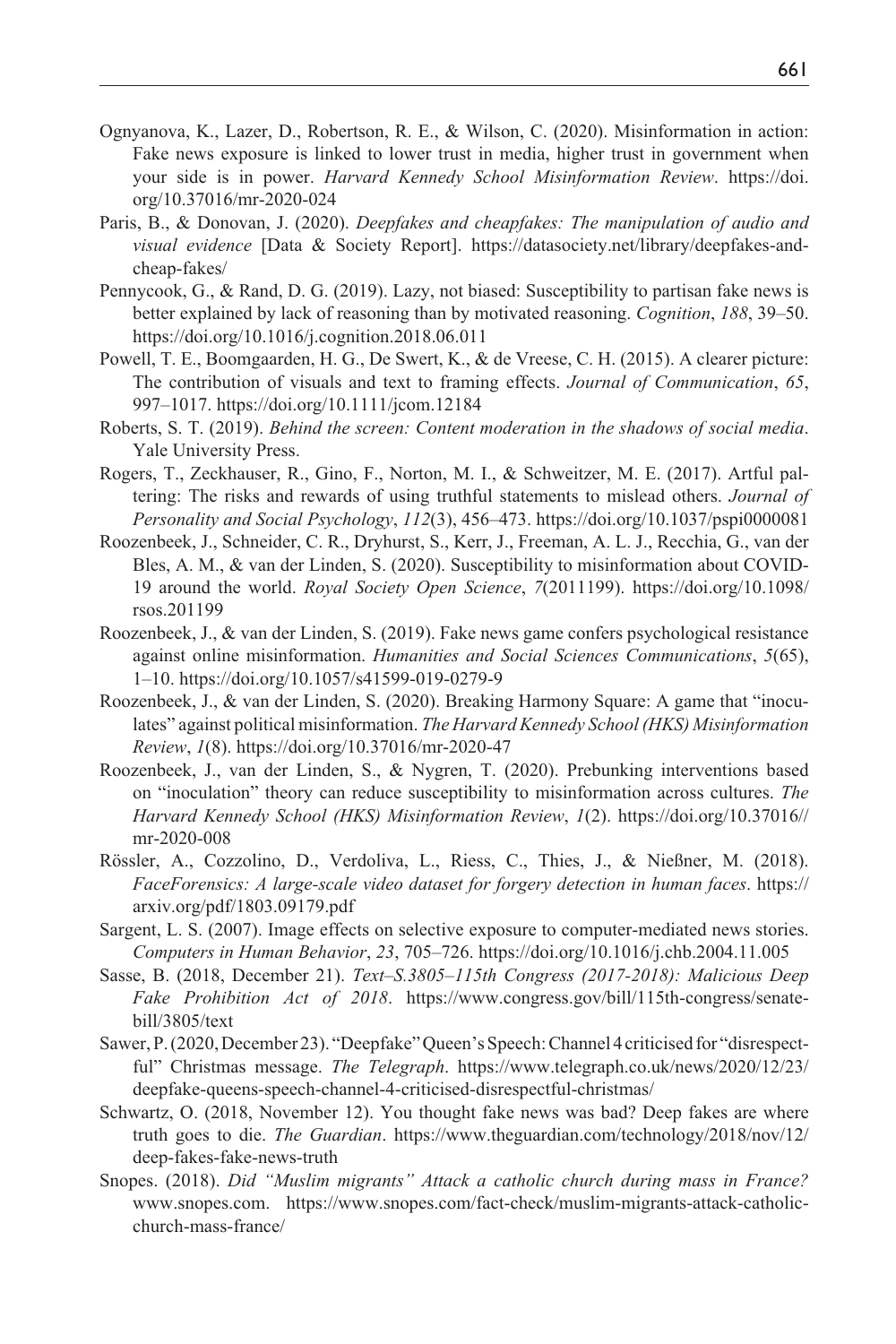- Stankiewicz, K. (2019, September 20). "Perfectly real" deepfakes will arrive in 6 months to a year, technology pioneer Hao Li says. *CNBC*. [https://www.cnbc.com/2019/09/20/hao-li](https://www.cnbc.com/2019/09/20/hao-li-perfectly-real-deepfakes-will-arrive-in-6-months-to-a-year.html)[perfectly-real-deepfakes-will-arrive-in-6-months-to-a-year.html](https://www.cnbc.com/2019/09/20/hao-li-perfectly-real-deepfakes-will-arrive-in-6-months-to-a-year.html)
- Stop Online Violence Against Women. (2018). *Facebook ads that targeted voters centered on black American culture with voter suppression as the end game*. [https://stoponlinevaw.](https://stoponlinevaw.com/wp-content/uploads/2018/10/Black-ID-Target-by-Russia-Report-SOVAW.pdf) [com/wp-content/uploads/2018/10/Black-ID-Target-by-Russia-Report-SOVAW.pdf](https://stoponlinevaw.com/wp-content/uploads/2018/10/Black-ID-Target-by-Russia-Report-SOVAW.pdf)
- Stroud, N. J., Thorson, E., & Young, D. G. (2017). Making sense of information and judging its credibility. *Understanding and Addressing the Disinformation Ecosystem*. [https://first](https://firstdraftnews.org/wp-content/uploads/2018/03/The-Disinformation-Ecosystem-20180207-v4.pdf?x33777)[draftnews.org/wp-content/uploads/2018/03/The-Disinformation-Ecosystem-20180207-v4.](https://firstdraftnews.org/wp-content/uploads/2018/03/The-Disinformation-Ecosystem-20180207-v4.pdf?x33777) [pdf?x33777](https://firstdraftnews.org/wp-content/uploads/2018/03/The-Disinformation-Ecosystem-20180207-v4.pdf?x33777)
- Stubenvoll, M., & Matthes, J. (2021). Why retractions of numerical misinformation fail: The anchoring effect of inaccurate numbers in the news. *Journalism & Mass Communication Quarterly*. Advance online publication.<https://doi.org/10.1177/10776990211021800>
- Sullivan, M. (2019). Libraries and fake news: What's the problem? What's the plan? *Communications in Information Literacy*, *13*(1). <https://doi.org/10.15760/comminfolit> .2019.13.1.7
- Tsfati, Y., Boomgaarden, H. G., Strömbäck, J., Vliegenthart, R., Damstra, A., & Lindgren, E. (2020). Causes and consequences of mainstream media dissemination of fake news: Literature review and synthesis. *Annals of the International Communication Association*, *44*, 157–173. <https://doi.org/10.1080/23808985.2020.1759443>
- Vaccari, C., & Chadwick, A. (2020). Deepfakes and disinformation: Exploring the impact of synthetic political video on deception, uncertainty, and trust in news. *Social Media & Society*, *6*(1), 1–13.<https://doi.org/10.1177/2056305120903408>
- van der Linden, S., & Roozenbeek, J. (2020). Psychological inoculation against fake news. In R. Greifenader, M. Jaffé, E. Newman, & N. Schwarz (Eds.), *The psychology of fake news: Accepting, sharing, and correcting misinformation*. Psychology Press. [https://doi.](https://doi.org/10.4324/9780429295379-11) [org/10.4324/9780429295379-11](https://doi.org/10.4324/9780429295379-11)
- van der Linden, S., Roozenbeek, J., Maertens, R., Basol, M., Kácha, O., Rathje, S., & Steenbuch Traberg, C. (2021). How can psychological science help counter the spread of fake news? *Spanish Journal of Psychology*, *24*, Article e25.
- von Sikorski, C. (2021). Visual polarization: Examining the interplay of visual cues and media trust on the evaluation of political candidates. *Journalism*. Advance online publication. <https://doi.org/10.1177/1464884920987680>
- von Sikorski, C., & Knoll, J. (2019). Framing political scandals: Exploring the multimodal effects of isolation cues in scandal news coverage on candidate evaluations and voting intentions. *International Journal of Communication*, *13*, 206–228.
- von Sikorski, C., & Ludwig, M. (2018). The effects of visual isolation on the perception of scandalized politicians. *Communications: European Journal of Communication Research*, *43*, 235–257. <https://doi.org/10.1515/commun-2017-0054>
- Vosoughi, S., Roy, D., & Aral, S. (2018). The spread of true and false news online. *Science*, *359*(6380), 1146–1151. <https://doi.org/10.1126/science.aap9559>
- Vraga, E. K., & Bode, L. (2020). Defining misinformation and understanding its bounded nature: Using expertise and evidence for describing misinformation. *Political Communication*, *37*(1), 136–144. <https://doi.org/10.1080/10584609.2020.1716500>
- Walter, N., & Tukachinsky, R. (2020). A meta-analytic examination of the continued influence of misinformation in the face of correction: How powerful is it, why does it happen, and how to stop it? *Communication Research*, *47*(2), 155–177.<https://doi.org/10.1177> /0093650219854600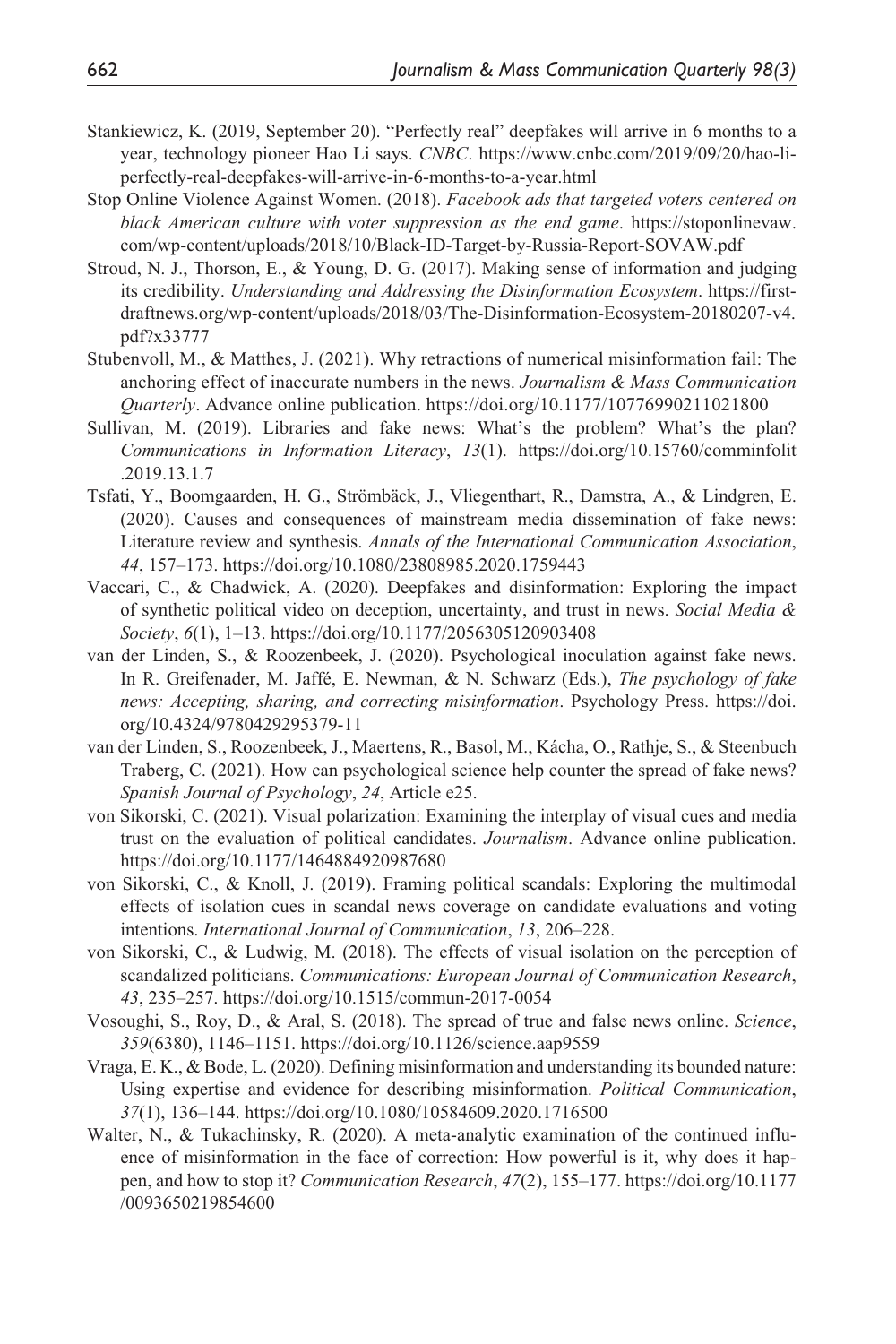- Wardle, C. (2017, February). Fake news. It's complicated. *First Draft*. [https://firstdraftnews.](https://firstdraftnews.org/articles/fake-news-complicated/) [org/articles/fake-news-complicated/](https://firstdraftnews.org/articles/fake-news-complicated/)
- Young, Y. G., Jamieson, K. H., Poulsen, S., & Goldring, A. (2018). Fact-checking effectiveness as a function of format and tone: Evaluating FactCheck.org and FlackCheck.org. *Journalism & Mass Communication Quarterly*, *95*, 49–75.<https://doi.org/10.1177/1077699017710453>
- Zhang, L., & Newman, E. J. (2020). Truthiness: How non-probative photos shape belief. In M. Greifenader, M. Jaffé, E. J. Newman, & N. Schwartz (Eds.), *The psychology of fake news: Accepting, sharing, and correcting misinformation* (pp. 90–114). Psychology Press. [https://](https://doi.org/10.4324/9780429295379-11) [doi.org/10.4324/9780429295379-11](https://doi.org/10.4324/9780429295379-11)
- Zillmann, D., Gibson, R., & Sargent, S. L. (1999). Effects of photographs in news-magazine reports on issue perception. *Media Psychology*, *1*(3), 207–228. [https://doi.org/10.1207/](https://doi.org/10.1207/s1532785xmep0103_2) [s1532785xmep0103\\_2](https://doi.org/10.1207/s1532785xmep0103_2)
- Zillmann, D., Knobloch, S., & Yu, H. (2001). Effects of photographs on the selective reading of news reports. *Media Psychology*, *3*(4), 301–324. <https://doi.org/10.1207/S1532> 785XMEP0304\_01

#### **Author Biographies**

**Christian von Sikorski** (PhD, University of Vienna) is an assistant professor of political psychology at the Department of Psychology, University of Koblenz-Landau at Landau, Germany. He studies political communication. Specifically, he focuses on political scandals, terrorism, political polarization, and mis- and disinformation.

**Viorela Dan** (PhD, Free University of Berlin) is Akademische Rätin (postdoctoral researcher) at the Department of Media and Communication of the LMU Munich. Her research focuses on fact checking, the effective correction of mis- and disinformation, with a special focus on rectifying misperceptions resulting from exposure to deepfakes. She is the author of Integrative Framing Analysis. Framing Health Through Words and Visuals (Routledge, 2018).

**Britt Paris** (PhD in Information Studies, University of California, Los Angeles) is an Assistant Professor in the Department of Library and Information Science at Rutgers University. Paris is a critical informatics scholar studying how groups build, use, and understand information systems according to their values, and how these systems influence evidentiary standards and political action. At Rutgers University, Paris co-organizes the School of Communication & Information Power and Inequality Working Group and the university-wide COVID-19 Communication & Misinformation Working Group with the Institute for Quantitative Biology.

**Joan Donovan** is a leading public scholar and disinformation researcher, specializing in media manipulation, political movements, critical internet studies, and online extremism. She is the Research Director of the Harvard Kennedy School's Shorenstein Center on Media, Politics and Public Policy, a Lecturer at the Harvard Kennedy School, and the Director of the Technology and Social Change project (TaSC). Through TaSC, Dr. Donovan explores how media manipulation is a means to control public conversation, derail democracy, and disrupt society. TaSC conducts research, develops methods, and facilitates workshops for journalists, policy makers, technologists, and civil society organizations on how to detect, document, and debunk media manipulation campaigns.

**Michael Hameleers** is Assistant Professor in Political Communication at the Amsterdam School of Communication Research (ASCoR), Amsterdam, The Netherlands. His research interests include framing, populism, disinformation, selective exposure and social identity. He published extensively on the impact of populist communication and misinformation.